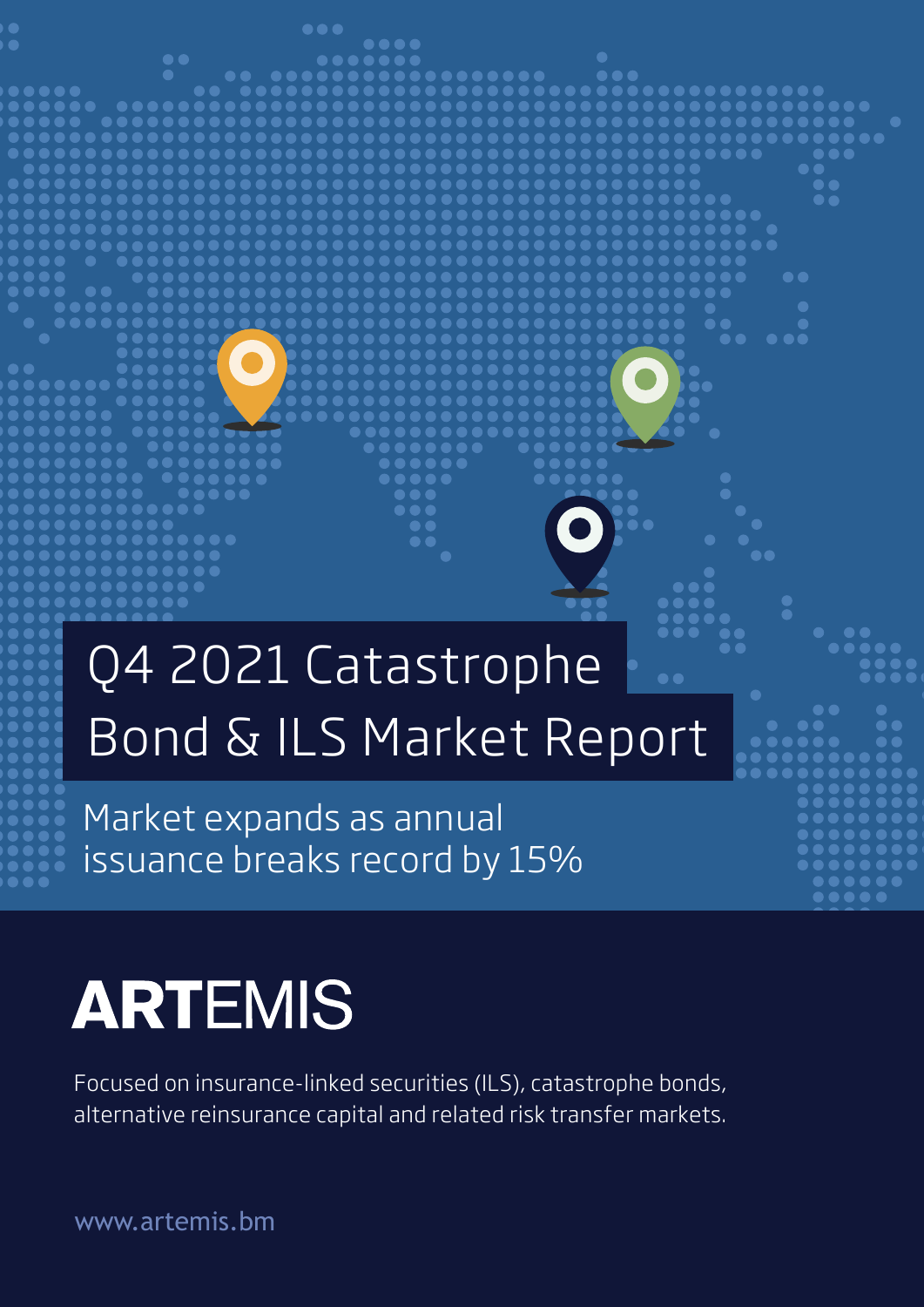

# ENGAGE WITH INTEGRITY

Transparent Analysis. Accessible Analysts.

www.kbra.com

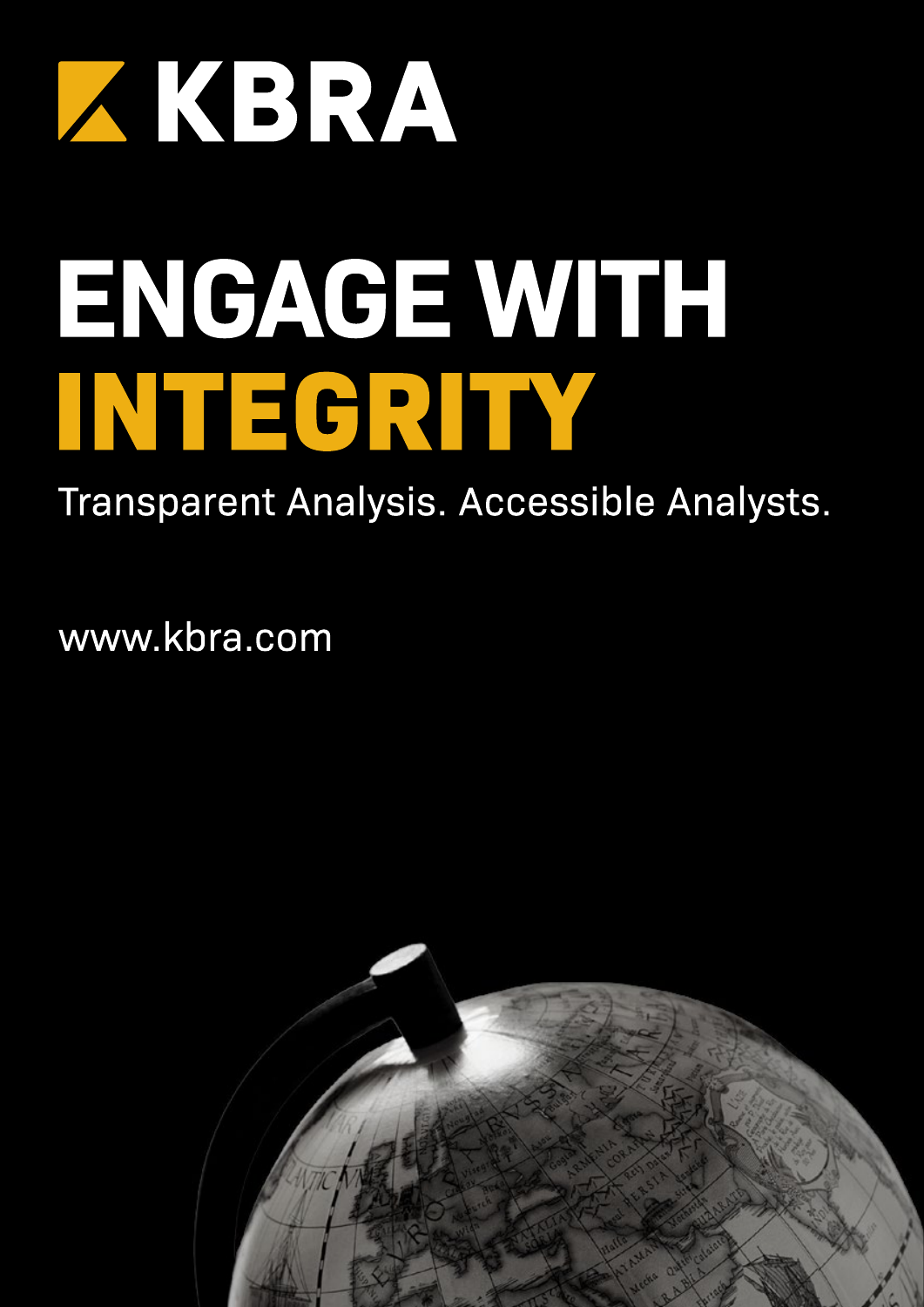## **INTRO**

The Artemis Q4 2021 catastrophe bond and related insurancelinked securities (ILS) market report examines the new risk capital issued in the period and the record-breaking full-year, alongside the composition of transactions completed.

For the universe of traditional 144a property catastrophe bonds, it was the second most active fourth quarter ever, in terms of risk capital issued, at approximately \$2.8 billion. However, for the full-year, it was a record for property cat bond issuance, with more than \$12.5 billion of risk capital issued covering a wide range of perils and geographies.

In fact, once you include all privately placed, or cat bond lite deals and cat bonds covering other lines of business (life/health/specialty etc) that we've tracked in our Artemis Deal Directory, then Q4 issuance reached \$3.2 billion and full-year 2021 issuance hit a new record of \$14 billion, surpassing the previous annual record set in 2020 by almost \$2 billion, or 15%.

Alongside analysing property cat bonds, private deals and other ILS transactions, this report details the issuance of mortgage ILS for both the fourth quarter and the full-year. In a dedicated mortgage ILS section, the report shows that in 2021 mortgage issuance hit a record \$6.3 billion, of which roughly \$1.3 billion came to market in Q4.

So, overall, catastrophe bond and related ILS issuance, including mortgage ILS deals, has also set a new annual record in 2021 at just under \$20.3 billion.

Artemis is the leading, freely accessible source of timely, relevant and authoritative news, analysis, insight and data on the insurance-linked securities, catastrophe bond, alternative reinsurance capital and related risk transfer markets. The Artemis Deal Directory is the leading source of information, data and analysis on issued catastrophe bond and insurance-linked securitization transactions.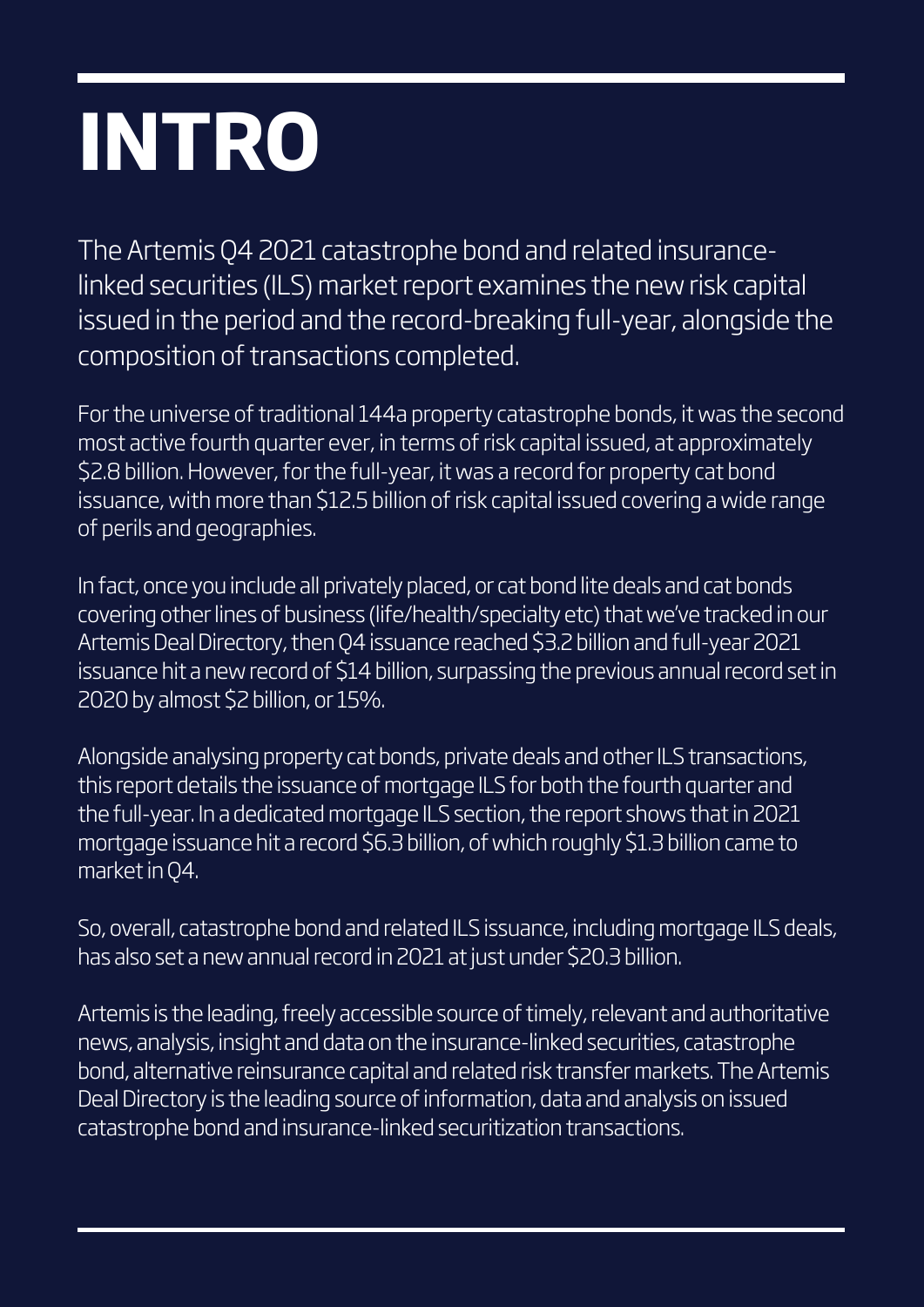### Transaction Recap

As shown by the table below, a mix of 27 traditional 144a cat bonds, privately placed deals, and mortgage ILS transactions featured in the fourth-quarter of 2021. Issuance in the period came from a mix of repeat and new sponsors, including primary insurers, reinsurers, and corporates. Brief details of each transaction are below:

| <b>ISSUER/TRANCHE</b>                                   | <b>SPONSOR</b>                                 | <b>PERILS</b>              | \$М    | <b>DATE</b> |
|---------------------------------------------------------|------------------------------------------------|----------------------------|--------|-------------|
| Orange Capital Re DAC (Series 2021-1)                   | NN Group                                       | European multi-peril       | 85     | Dec         |
| Bonanza Re Ltd. (Series 2021-1)                         | American Strategic Insurance<br>Group          | U.S. multi-peril           | 80     | Dec         |
| Four Lakes Re Ltd. (Series 2021-1)                      | American Family Mutual<br>Insurance Co.        | U.S. multi-peril           | 125    | Dec         |
| 3264 Re Ltd. (Series 2022-1)                            | Hannover Re                                    | Worldwide peak perils      | 100    | Dec         |
| Matterhorn Re Ltd. (Series 2021-1)                      | Swiss Re                                       | International multi-peril  | 150    | Dec         |
| Titania Re Ltd. (Series 2021-2)                         | Syndicate 1910 (Ariel Re)                      | International multi-peril  | 175    | Dec         |
| Topanga Re Ltd. (Series 2021-1)                         | Farmers Insurance Group                        | U.S. multi-peril           | 160    | Dec         |
| Logistics Re Ltd. (Series 2021-1)                       | Prologis, Inc.                                 | U.S. earthquake            | 95     | Dec         |
| Phoenician Re Ltd. (Series 2021-1)                      | Alphabet Inc.                                  | California earthquake      | 275.5  | Dec         |
| Hexagon III Re Pte. Ltd. (Series 2021-1)                | Covéa Group                                    | France multi-peril         | 173.4  | Dec         |
| Sanders Re II Ltd. (Series 2021-2)                      | Allstate                                       | U.S. multi-peril           | 400    | Nov         |
| Residential Reinsurance 2021 Limited<br>(Series 2021-2) | <b>USAA</b>                                    | U.S. multi-peril           | 300    | Nov         |
| Radnor Re 2021-2 Ltd.                                   | Essent Guaranty                                | Mortgage insurance risks   | 439.4  | Nov         |
| Eagle Re 2021-2 Ltd.                                    | Radian Guaranty                                | Mortgage insurance risks   | 484    | Nov         |
| Eclipse Re Ltd. - November issuance                     | Unknown                                        | Property catastrophe risks | 277.22 | Nov         |
| Acorn Re Ltd. (Series 2021-1)                           | Hannover Rück SE / Oak Tree<br>Assurance, Ltd. | U.S. earthquake            | 475    | Oct         |
| Oaktown Re VII Ltd.                                     | National Mortgage Insurance<br>Corporation     | Mortgage insurance risks   | 363.7  | Oct         |
| SD Re Ltd.                                              | Sempra Energy                                  | California wildfire        | 180    | Oct         |
| Eclipse Re Ltd. - October issuance                      | Unknown                                        | Property catastrophe risks | 66.7   | Oct         |
| Power Protective Re Ltd. (Series 2021-1)                | Los Angeles Department of<br>Water & Power     | California wildfire        | 30     | Oct         |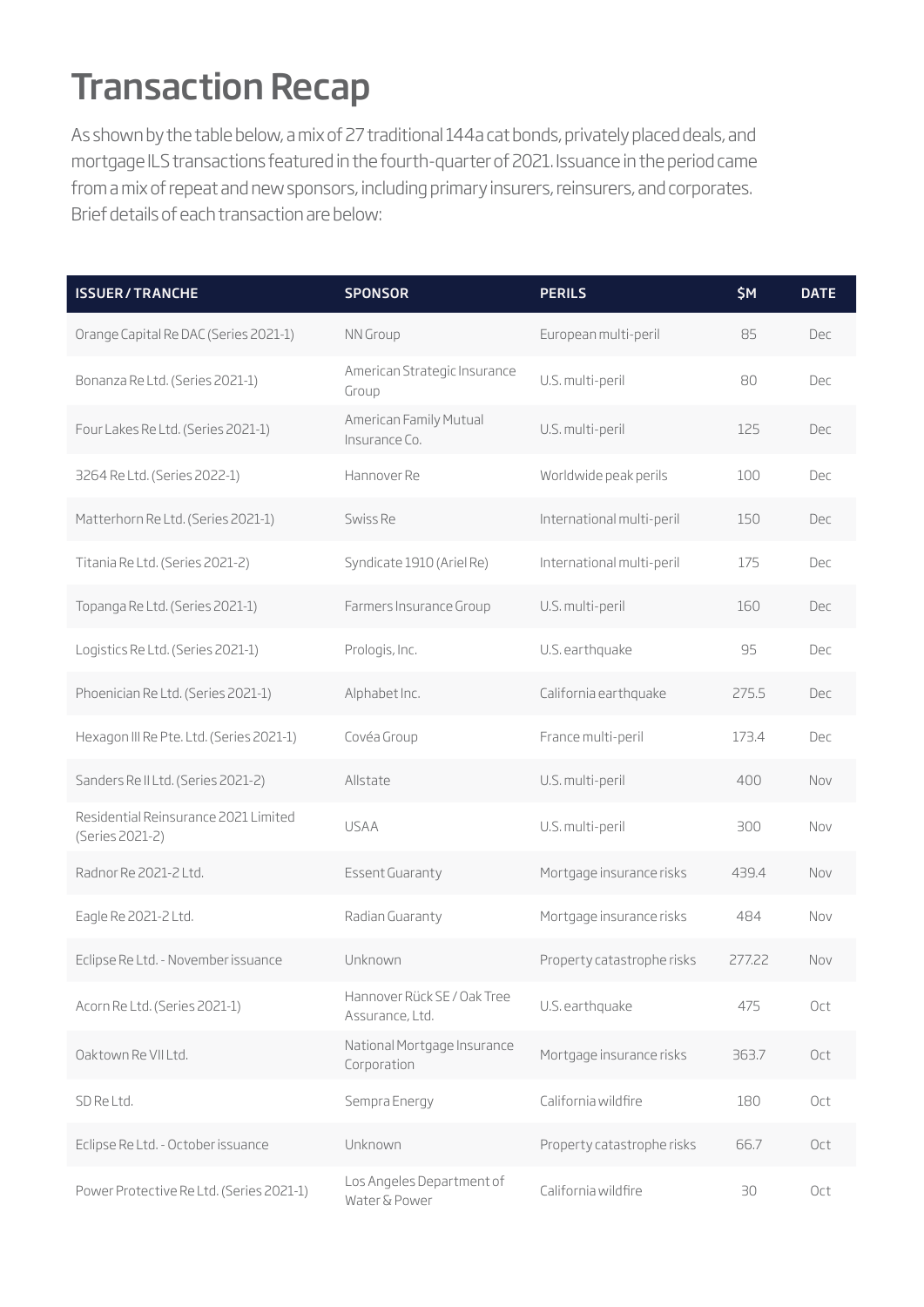#### Q4 ILS issuance by year (\$M)

Year-on-year, cat bond and ILS issuance declined by roughly \$727 million to end the fourth-quarter of 2021 at around \$3.2 billion, which is the second most active Q4 in the market's history, as shown by the Artemis Deal Directory. Issuance in the period came in \$984 million above the previous 10-year average.



#### ILS average transaction size & number of transactions by year (\$M)

A mix of 24 traditional 144a and cat bond lite transactions came to market in the final quarter of the year, which is the most ever recorded for the period. The average transaction size was \$131 million, which is down on both last year and the previous 10-year average.

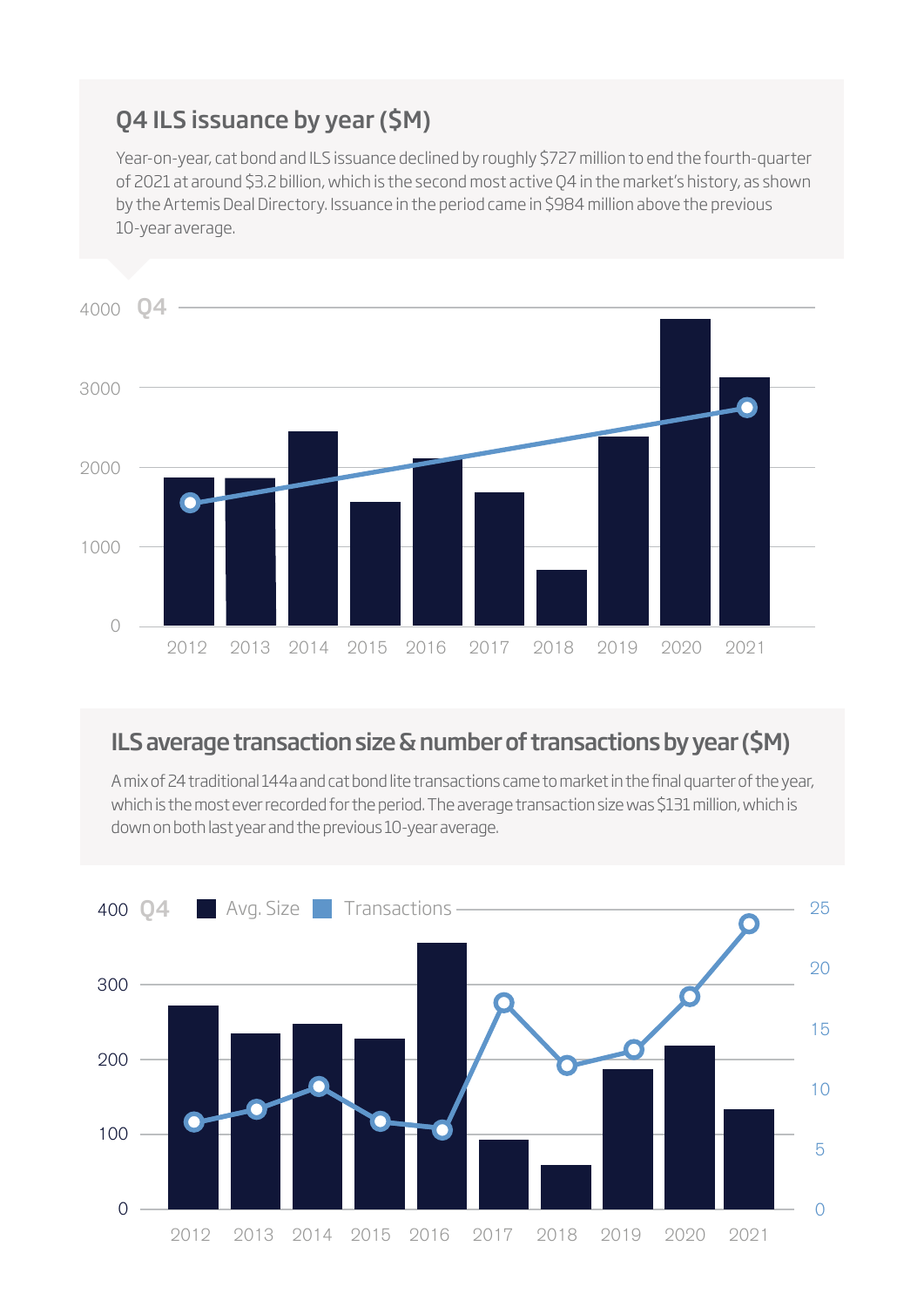#### Number of transactions and volume issued by month (\$M)

Approximately 45% of quarterly issuance came to market in the final month of the year. In total, 10 transactions were issued in December, amounting to roughly \$1.42 billion of new risk capital. In November, six transactions saw \$977 million of new risk capital issued, which is a record for the month. October was the quietest month of the quarter, in terms of issuance, with \$752 million launching from eight transactions.



#### Q4 issuance by month & year (\$M)

The Artemis Deal Directory shows that year-on-year, November was the only month in 2021 that experienced growth in issuance. But while issuance in both October and December declined from the prior year, it came in above the prior 10-year average for both months.

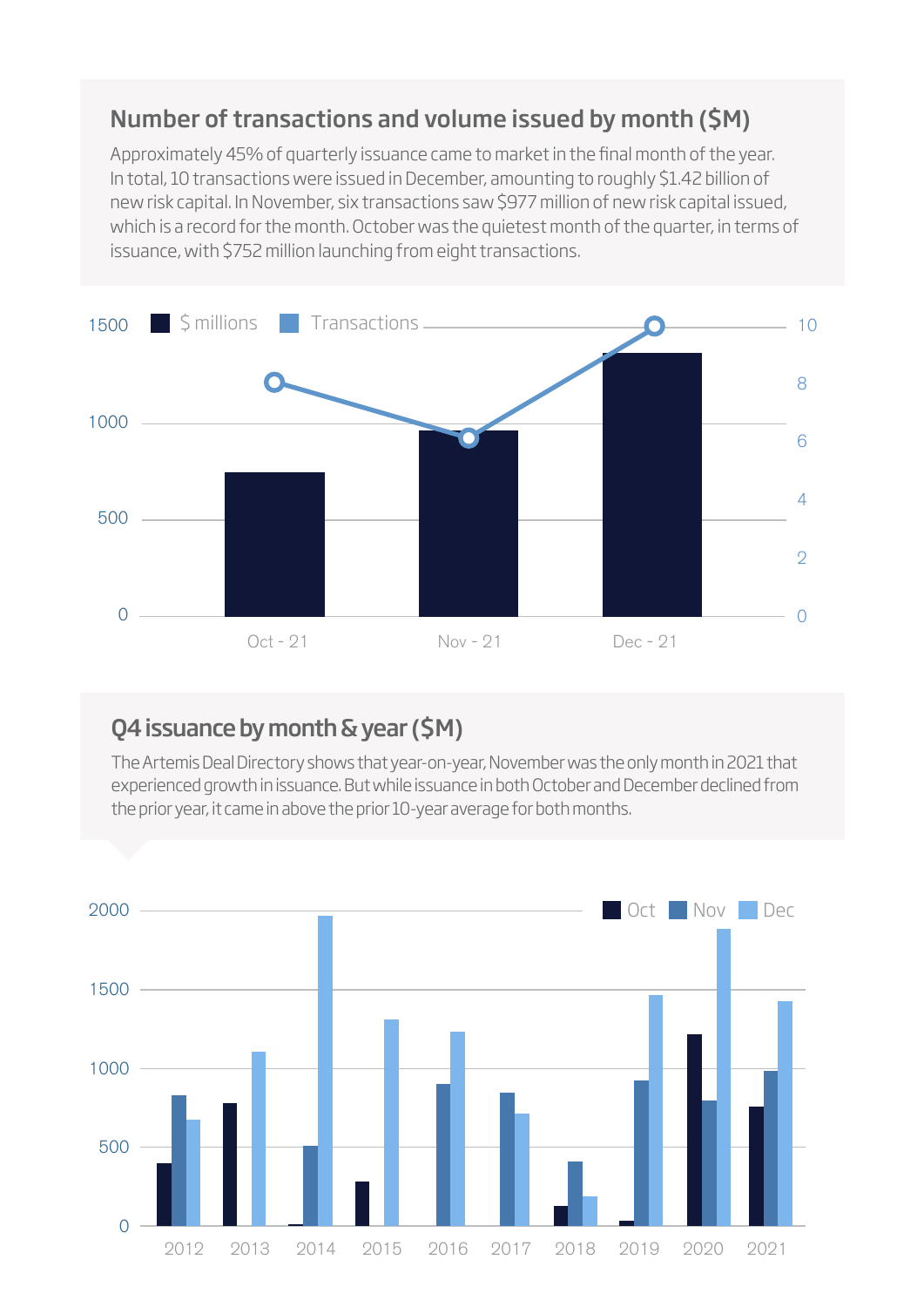### **APPLEBY**

**Intelligent and insightful offshore legal advice and services.** Delivered with perspective.

## INSURANCE & REINSURANCE

Our Insurance & Reinsurance practice involves advising on the establishment, regulatory compliance and business operations of re/insurance companies (life and non-life), as well as re/insurance managers and brokers in international jurisdictions.

Our market-leading practice in Bermuda is renowned for its expertise in all aspects of re/insurance, including catastrophe bonds, SPIs, sidecars and other insurance-linked securities, in addition to capital raising, M&A and insurtech.



**Visit applebyglobal.com to learn more.**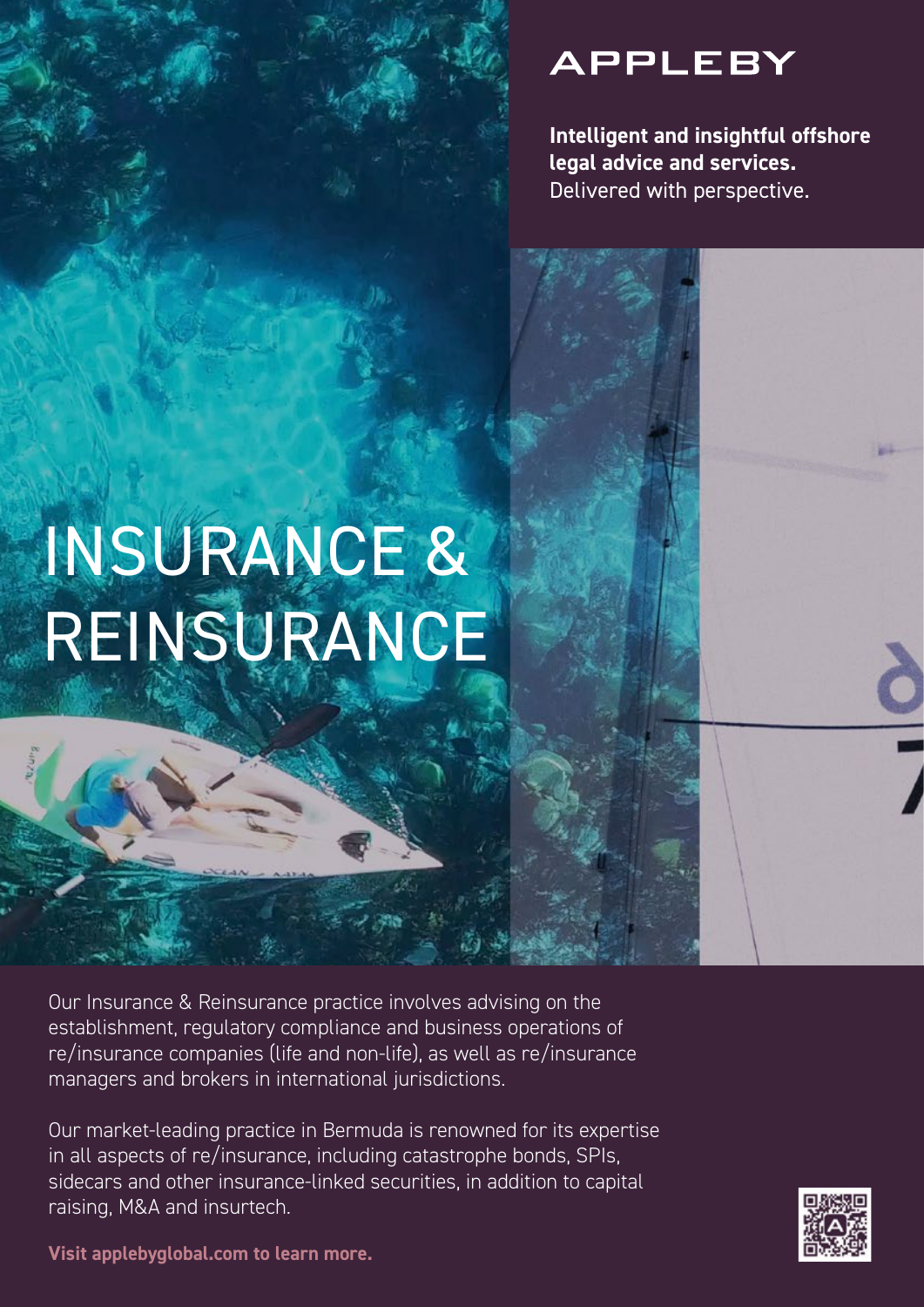#### Q4 2021 ILS issuance by trigger type

While deals structured utilising an indemnity trigger dominated again in Q4 2021, accounting for 60% of quarterly issuance, this is a smaller slice than witnessed in prior quarters as greater trigger diversification returned.



In fact, 15% of issuance this quarter leveraged a parametric trigger, and 14% of total issuance was structured using an industry loss index trigger. For the remaining 11% of Q4 issuance we do not have trigger information, as these were private cat bond deals.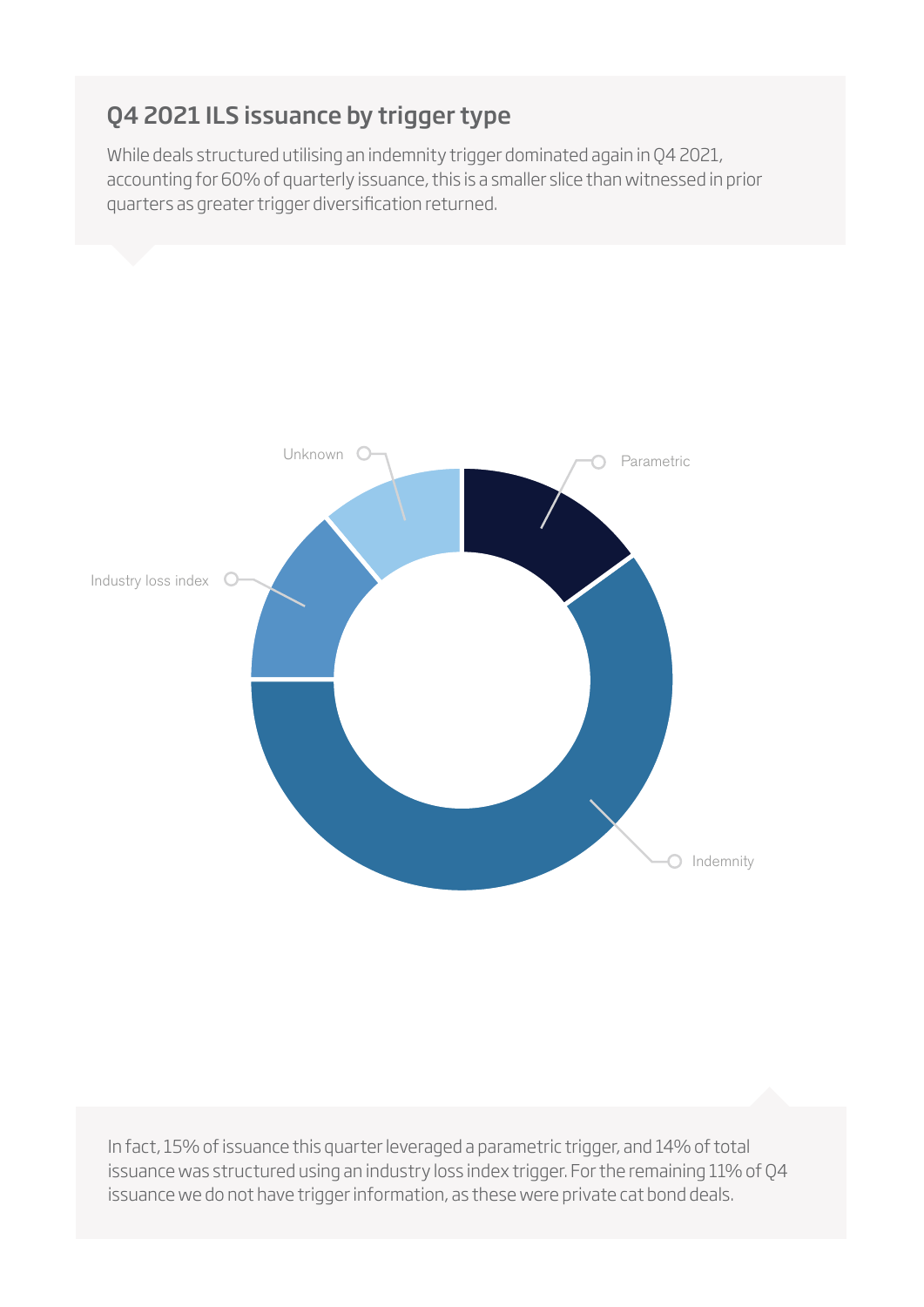#### Q4 2021 ILS issuance by peril

Roughly \$1.1 billion of the almost \$3.2 billion of risk capital issued in the quarter were deals covering multiple U.S perils. These deals came from a mix of repeat and new sponsors, including the likes of American Strategic, American Family Mutual, Farmers Insurance, Allstate, and prolific cat bond sponsor USAA.

Multi-peril deals were common in Q4 both in the U.S. and elsewhere. Transactions from Swiss Re and Ariel Re brought \$325 million international multi-peril risk to market, while Hannover Re sponsored a \$100 million deal covering worldwide peak perils. Additionally, \$85 million of European multi-peril diversification came from first time sponsor NN Group, while Covéa sponsored a \$173 million deal covering multiple perils in France.



Deals providing sponsors with U.S. earthquake protection account for approximately 27% of fourth-quarter issuance. This includes a \$95 million deal issued by first time sponsor Prologis, and a \$475 million transaction from repeat sponsor Hannover Re / Oak Tree Assurance. Google's parent, Alphabet, also returned in Q4 with \$275.5 million of U.S. quake risk specific to the state of California.

Also focused on California were deals from repeat sponsors Sempra Energy and the Los Angeles Department of Water & Power. Combined, these transactions brought \$210 million of California wildfire risk to market, accounting for roughly 7% of issuance.

Nine privately placed transactions brought a combined \$344 million of unknown property catastrophe risks to market.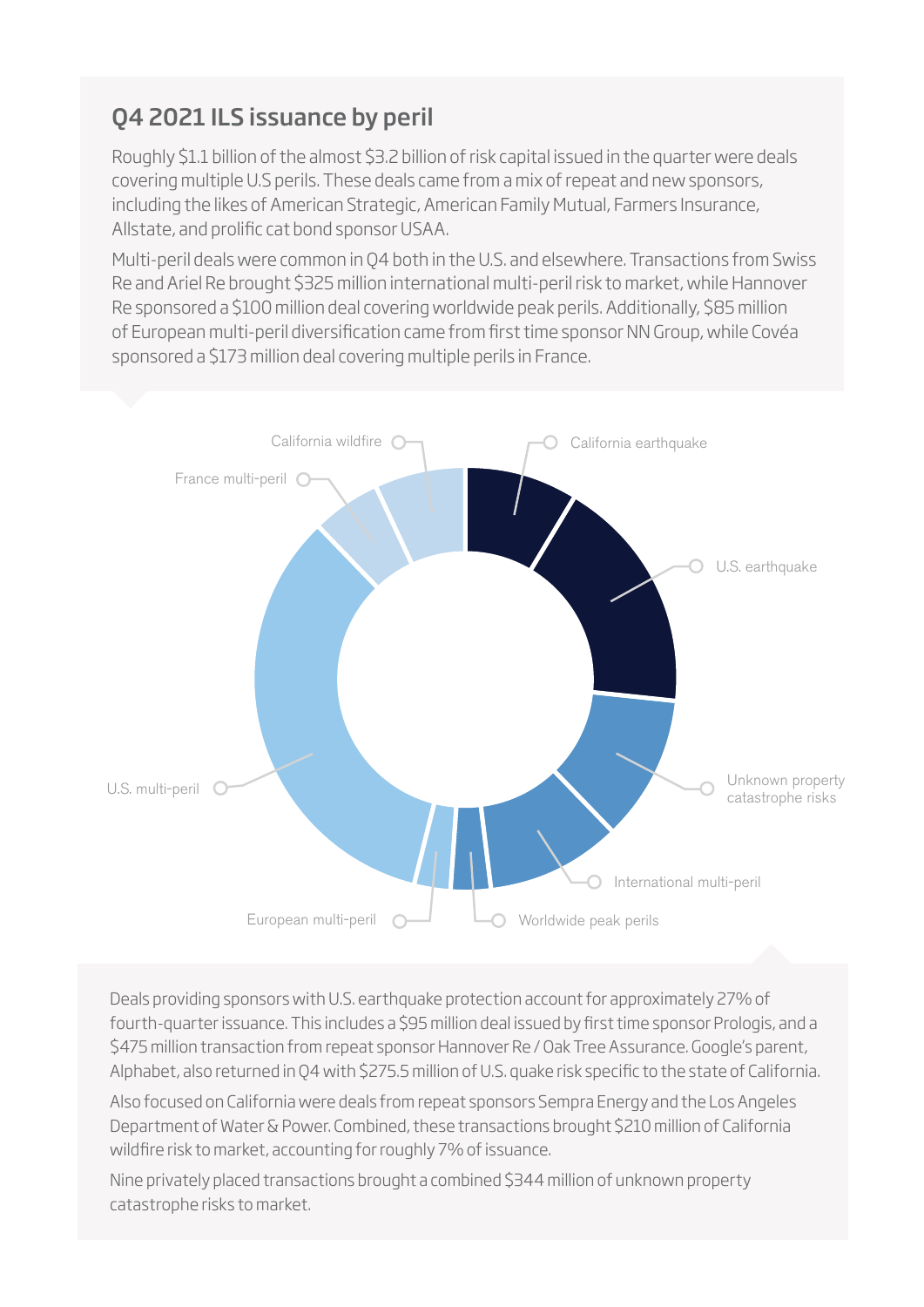## OCORIAN

### PART III: CORPORATE GOVERNANCE OF ILS VEHICLES – A VIEW FROM THE BOARDROOM

Ocorian's George Jones continues the firm's deep dive into governance best practice for insurance linked securities (ILS) vehicles by outlining the key legal, statutory and fiduciary duties of a company's directors.

Good governance is ultimately down to a company's directors and in the case of ILS deals, it is the board of directors of the special purpose insurer (SPI) that shoulders responsibility for ensuring they are fit and proper for the role.

To establish good corporate governance practices, SPI boards should be looking to:

- provide leadership within a framework of prudent and effective controls which enable risk to be assessed and managed;
- set strategic aims, ensuring that the necessary financial and human resources are in place to meet the company's objectives and review management performance; and
- set values and standards and ensure that the company's statutory and legal obligations to stakeholders and the government are understood and met.

Directors should also be aware of their fiduciary duties whereby they must act in good faith for the benefit of the company, use their powers for the purposes for which they are intended, and fulfil the duties of their office honestly. Key fiduciary duties include a duty to:

- act in what they consider to be the best interests of the company and not for any collateral purpose;
- exercise powers for a proper purpose, namely a purpose that advances the interests of the company as distinct from its shareholders;
- avoid conflicts of interest by not putting themselves in a position in which their duties and personal interests may conflict; and
- avoid making a personal profit from any opportunities arising out of their directorship, even if acting honestly and for the good of the company.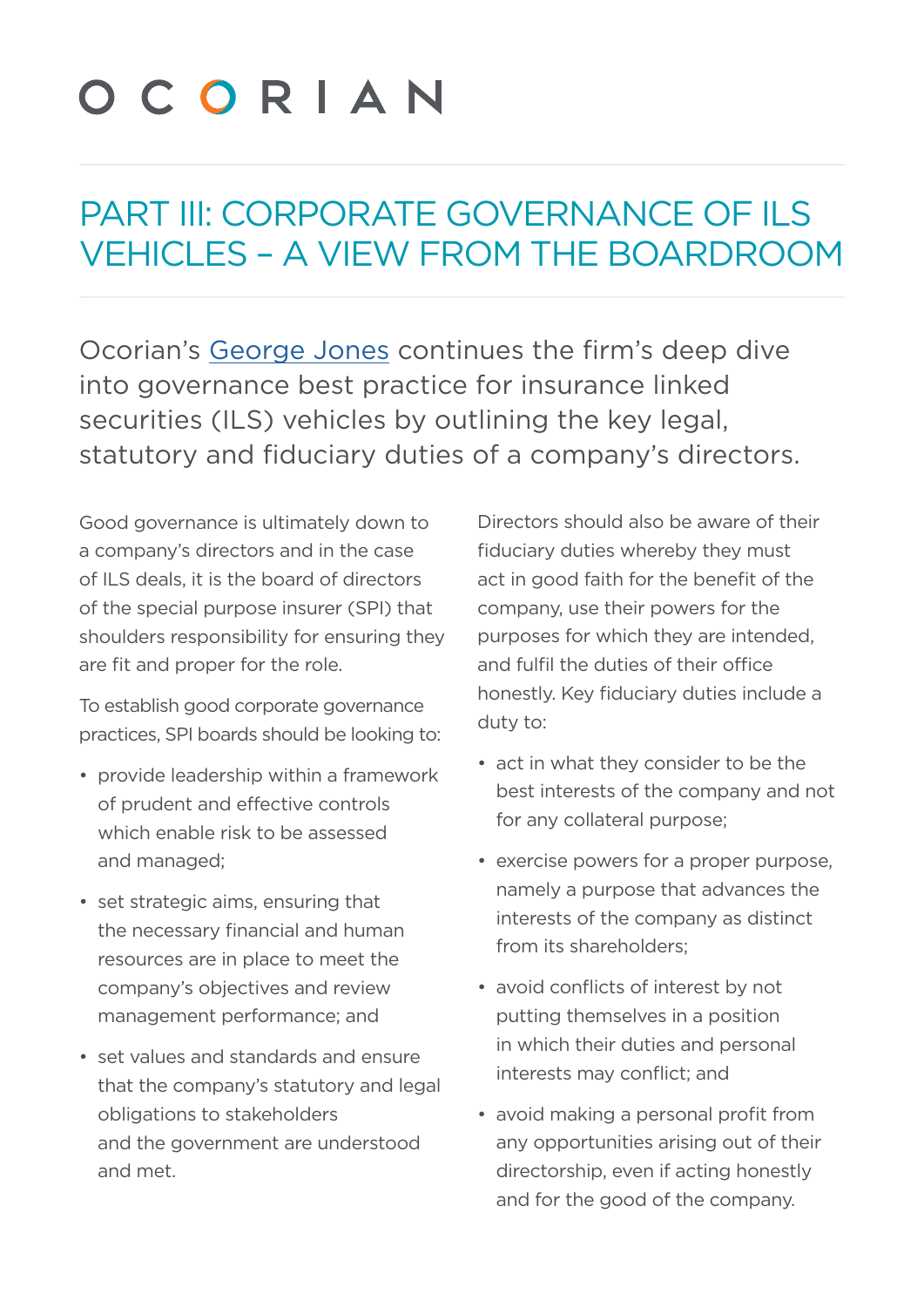Directors also have a duty of care when exercising their directorship powers. This duty has three aspects:

- Degree of skill: the standard required should reflect the person's experience and knowledge.
- Attention to the business: a director should attend to the affairs of a company diligently. Unless they are an executive director, this does not mean devoting all their time and attention to the management of the company or be an expert in its field of business. Rather, they must display such reasonable care in performing their duties as would be expected of a normal person in such situations.
- Reliance on others: a director is not liable for the acts of co-directors or company officers solely by virtue of being a director. They can rely on executives in good faith who have been specifically appointed for the purpose of attending to the detail of management. However, directors cannot absolve themselves entirely of their responsibility by delegation to others.

These duties are expected of all directors, irrespective of whether they are executive directors directly employed by the company, independent non-executive directors with no other connection, or non-independent non-executive directors typically provided by a local third-party service provider in addition to other services such as insurance management or corporate services.

The duties are similarly expected of alternate directors even if their appointment is for the purpose of a single meeting, or shadow directors (a person whose directions or instructions the directors of a company are accustomed to act, regardless of title).

For an SPI to meet its goals while remaining compliant with its obligations, both the appointment of appropriate directors to the company's board and an understanding by those directors of their legal, statutory and fiduciary duties are vital components to good corporate governance.



**GEORGE JONES** MANAGING PARTNER OCORIAN LAW (BERMUDA) LIMITED

### OCORIAN

ocorian.com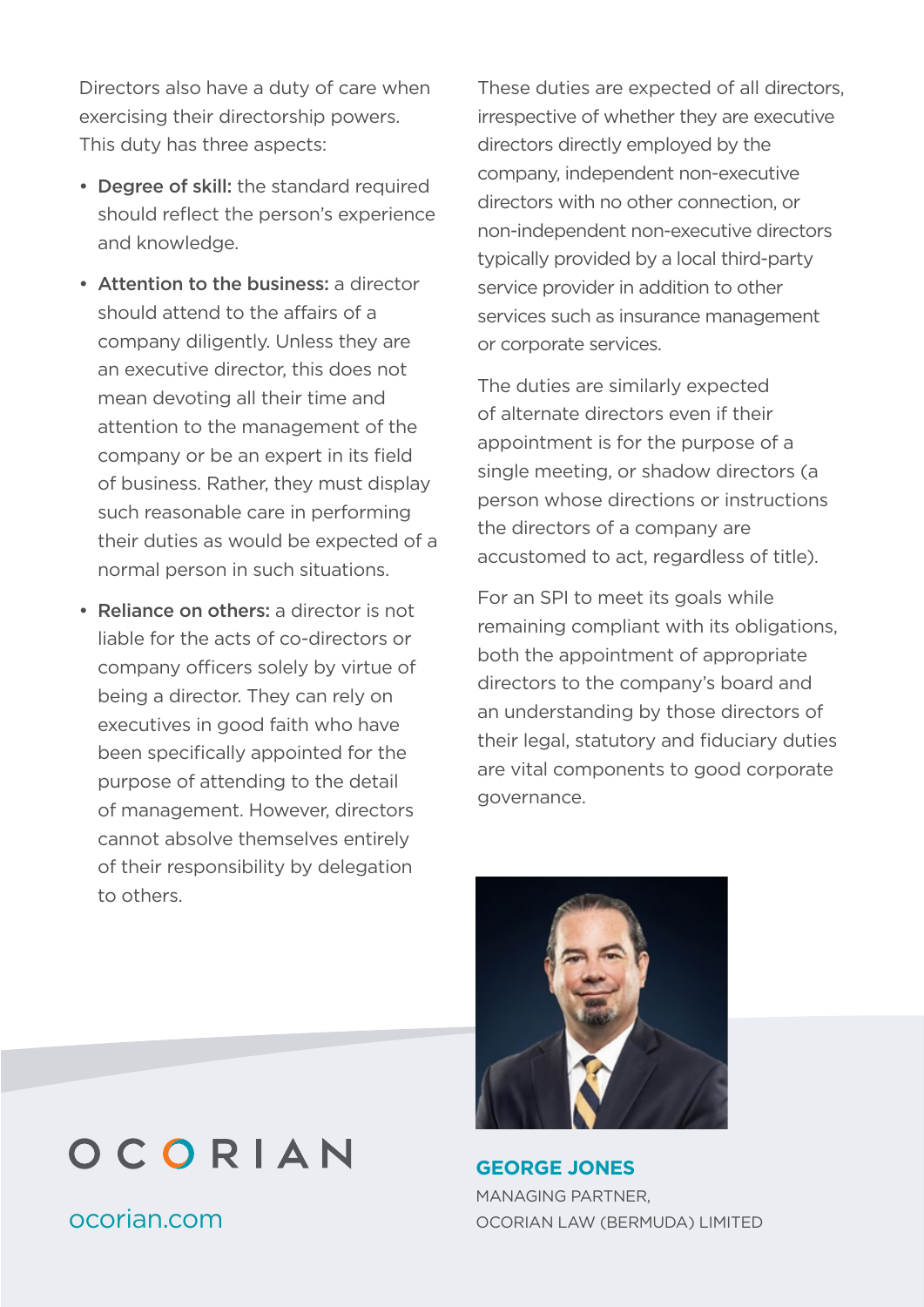#### Q4 2021 ILS issuance by expected loss

Of the \$2.8 billion of risk capital issued in the quarter that we have expected loss data for, just shy of 70% had an expected loss of below 2%, with the majority of this having an expected loss of less than 1%. \$535 million of issuance had an expected loss of between 2.01% and 4% in the period, with 12% of issuance having an expected loss of more than 6%. The highest expected loss in the quarter came from the Class B tranche of Hexagon II Re Pte notes, at 8.05%. The lowest expected loss on offer was 0.32% and came from the Class B tranche of Bonanza Re notes.



#### Q4 2021 ILS issuance by coupon pricing

We have pricing data for \$2.8 billion of quarterly issuance. Of this, 46% paid investors a coupon of between 2.01% and 4%. \$675 million, or 24% of Q4 issuance offered a coupon of between 4.01% and 8%, with the large majority of this paying a coupon of less than 6%. Coupon pricing of between 8% and 10% accounted for 6% of issuance, while 24% of total risk capital issued offered a coupon of more than 11%. The highest coupon on offer in Q4 came from Hannover Re's 3264 Re deal, at 19%. Three tranches of notes offered a coupon of 2.5%, the lowest on offer in the period.

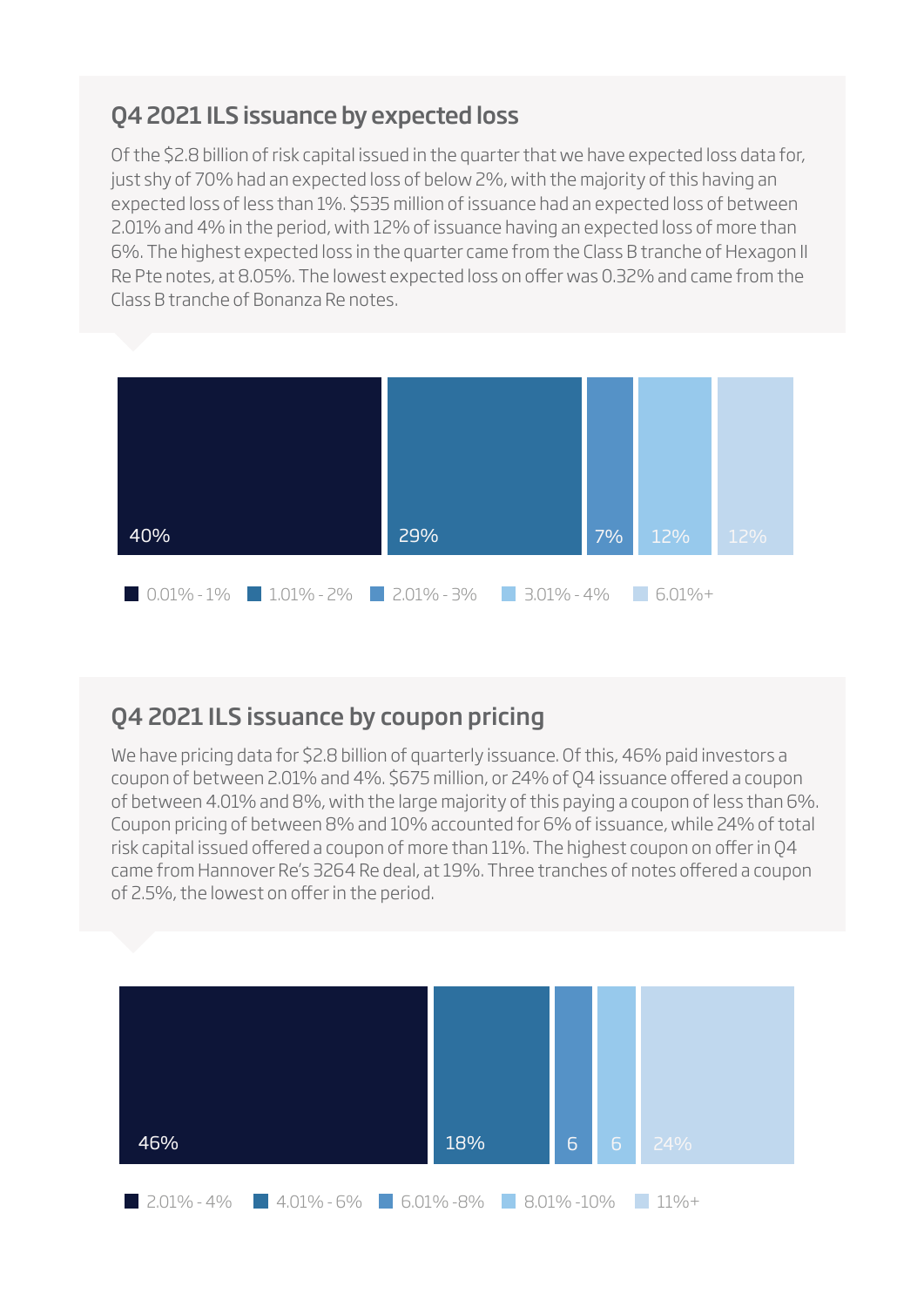#### YoY Q4 ILS issuance split

Issuance of traditional 144a property catastrophe bonds was again strong in the fourth quarter at \$2.8 billion. Although this is down on the record \$3.7 billion seen in Q4 2020, when including private deals it ensured that Q4 issuance exceeded \$3 billion for consecutive years. Year-on-year, cat bond lite issuance increased by 450% to roughly \$344 million. The fourth quarter and full-year also featured a number of mortgage ILS deals, which are detailed later in this report.



#### Full-year 2021 ILS issuance split

For the full-year 2021, catastrophe risk issuance has set a new record at more than \$12.5 billion, accounting for 62% of issuance and beating 2020's total by over \$1.5 billion. After approaching the \$10 billion mark in both 2017 and 2018, property cat bond issuance declined to less than \$6 billion in 2019, but has since rebounded to reach new heights. As shown by the Artemis Deal Directory, cat bond lite issuance also broke records in 2021, surpassing \$1 billion for the first time in a calendar year. Deals covering other ILS, such as extreme mortality, amounted to \$470 million this year.

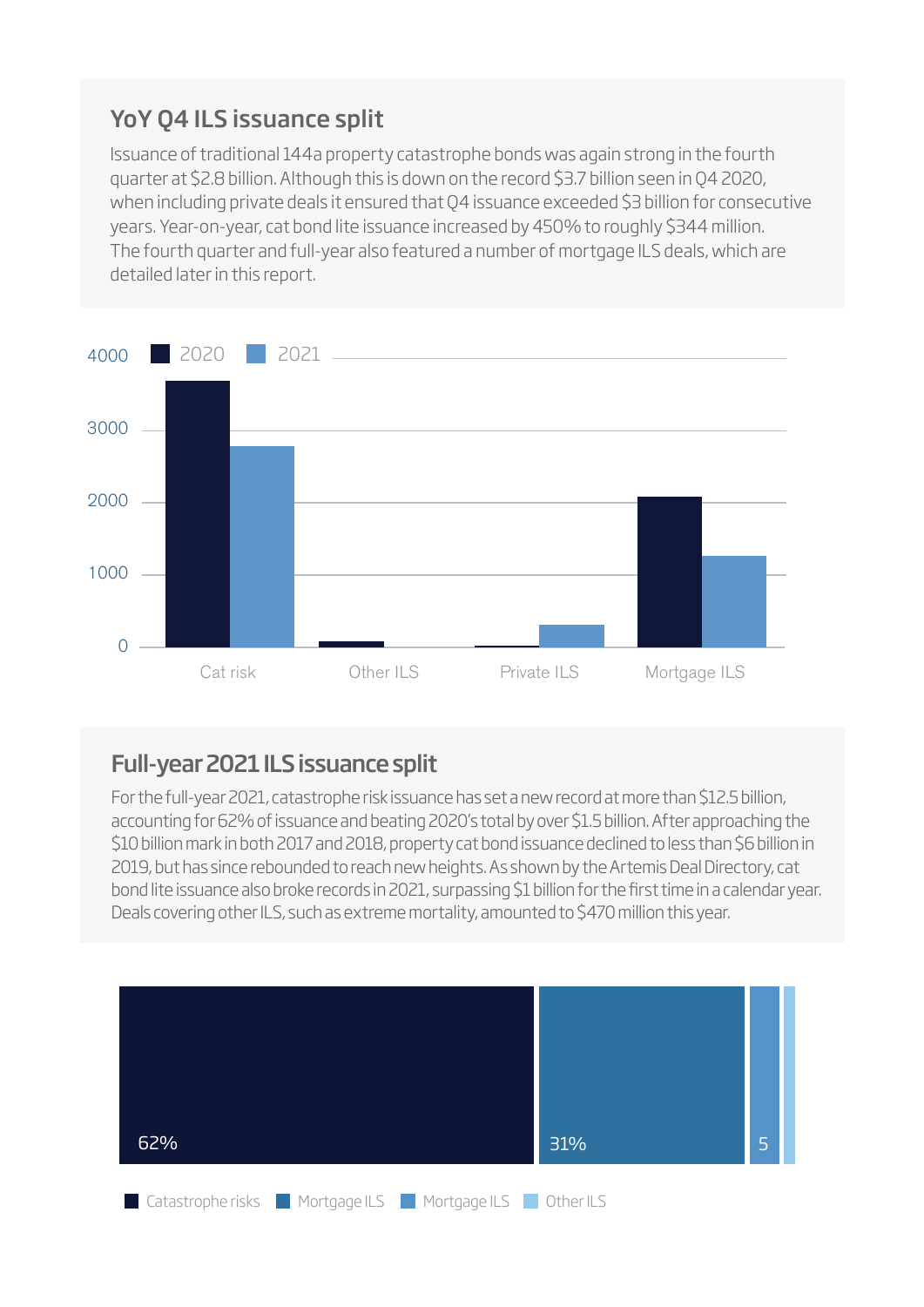## npulse solve · evolve

### The Future of Collaboration for ILS Fund Managers

Collaboration is integral to an ILS Fund Manger's ability to run its business. Today these engagements among internal and external parties come at significant transaction costs. Digitizing processes and information exchanges will reduce these costs, while creating a more seamless experience.

#### Cumbersome blending of information

The ILS Fund Manager's team of specialists deploy an array of expert tools that are not well integrated into end-to-end processes. For example, a modeler deploys vendor models to assess the technical risks and economics of a natural catastrophe portfolio. However, the outputs of the vendor model need to be combined with information from other specialists to enable decisionmaking on the underlying investment in question. This blending of information is cumbersome to piece together and often involves duplicate data entry.

Furthermore, such decision-making is taken up as a collaborative activity across cross-functional teams. Today, this is a manual process whereby interpreting and reconciling information inputs eats into time that would be better spent discussing the merits and implications of a particular deal.

#### What does the ideal ILS Fund Manager collaboration look like?

A clear and future-oriented solution features:

#### 360 Degree View

- Offer one user access point to all relevant information for decision-making purposes
- Put data into context and turn it into information and ultimately knowledge

#### Collaboration & Connectivity

- Foster teamwork by combining multiple modes of communications from internal and external parties into one channel
- Facilitate connectivity with an integrated system landscape

#### **Workflow**

- Increase productivity through business processes automation
- Increase transparency on ongoing activities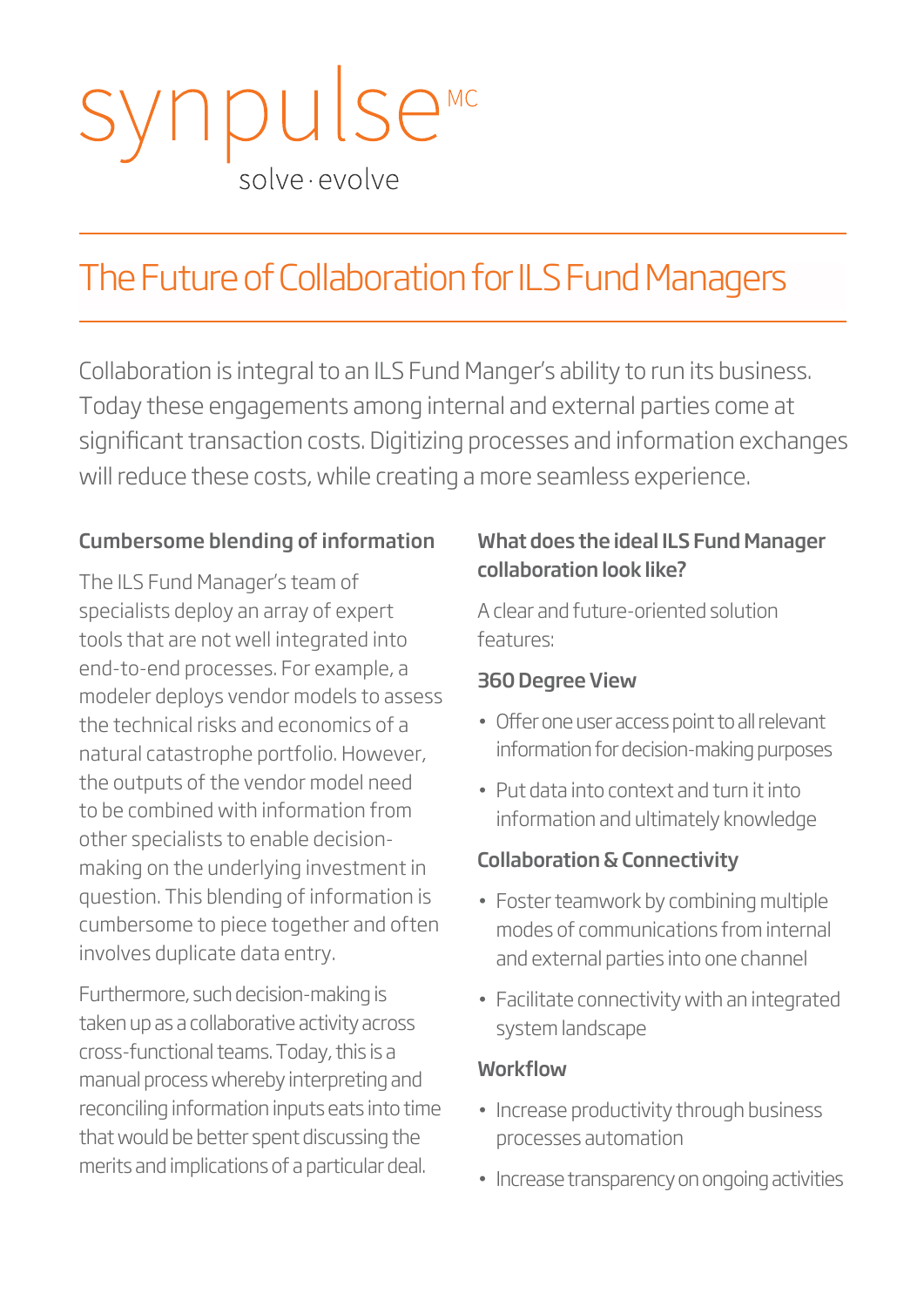

Capabilities for a future-oriented ILS workbench platform

Some dedicated ILS Fund Managers work exclusively with collateralized reinsurance, cat bonds, and other (re)insurance specific products. Others also engage in different asset classes thus deploying operating models covering a wider set of business needs and capabilities. Focusing only on the dedicated ILS Fund Managers, each player deploys a different operating model, and employs a different make-up of internal functions—some with dedicated portfolio management and underwriting teams, some with a combined role, and some with a hierarchical structure with senior decision-makers and supporting operations. Any solution would need to account for these company-specific circumstances and processes in place. Beginning to digitize processes and information exchange is then a step toward developing a common language, a definition of business terms, and a clear understanding of processes across the industry.

Digitizing the process and information exchanges must importantly take the role of third-party partners into account (for structuring, fronting, transformer capabilities, fund management, reserving, etc.), as these engagements are often involved in key processes. Deploying such a platform, results in an improved collaborative experience, data quality, turnaround time, and an overall more efficient and effective work environment.

Synpulse is specialized in analyzing your current set-up, proposing a tailored solution / adaptation for your needs, and seeing it through to roll out with our experienced team of ILS and technology experts. Get in touch if you are interested to know more.

JOEL SMITH [ASSOCIATE PARTNER](http://www.synpulse.ch/en/about-us/persons/joel-smith)

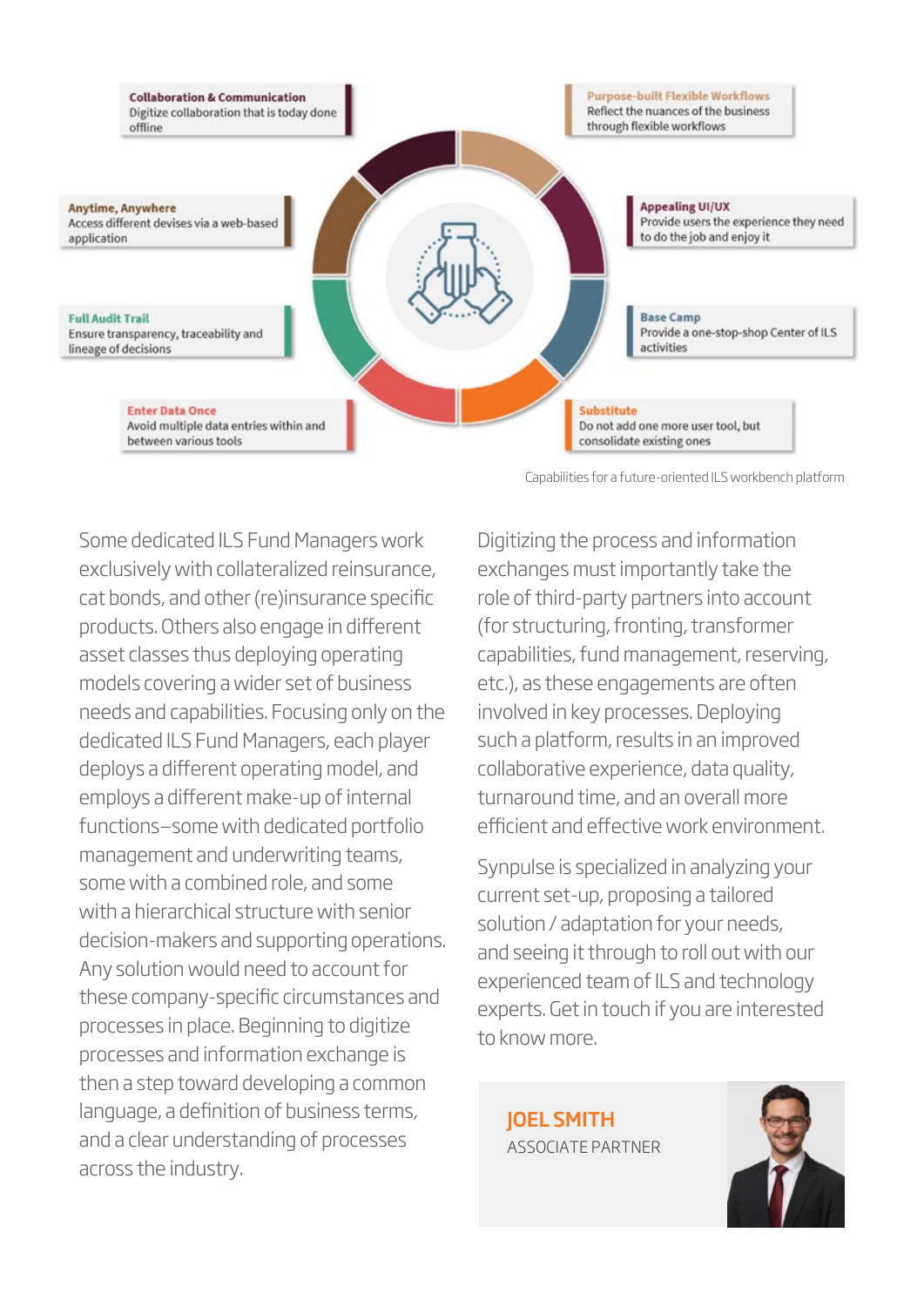#### Mortgage ILS issuance by year

During 2021, mortgage ILS issuance was substantial as 14 separate transactions were issued from sponsors Arch Capital, MGIC Investment Corp, Genworth Mortgage Insurance, Radian Guaranty, National Mortgage Insurance Corp, and Essent Guaranty.

Combined, the 14 mortgage ILS deals to come to market in 2021 amounted to a record almost \$6.3 billion, which is up on last year's total of \$4.3 billion and above the previous annual record of \$4.56 billion set in 2019.



The first mortgage ILS deal was issued in 2015 by Arch (then United Guaranty), which has become the most prolific sponsor of these deals with 17 in total, amounting to almost \$8 billion. Both Essent Guaranty and National Mortgage Insurance Corp have sponsored seven deals, totalling \$3.1 billion and \$2.1 billion, respectively. Radian Guaranty has issued six deals at a combined size of \$2.9 billion, Genworth Mortgage Insurance five deals at a total size of \$1.8 billion, and MGIC Investment Corp has issued four deals, combining to bring \$1.4 billion of mortgage risk to market.

So, since the first deal was issued six years ago, sponsors have successfully placed mortgage ILS deals amounting to a huge \$19.3 billion of collateralized mortgage reinsurance secured from 46 transactions.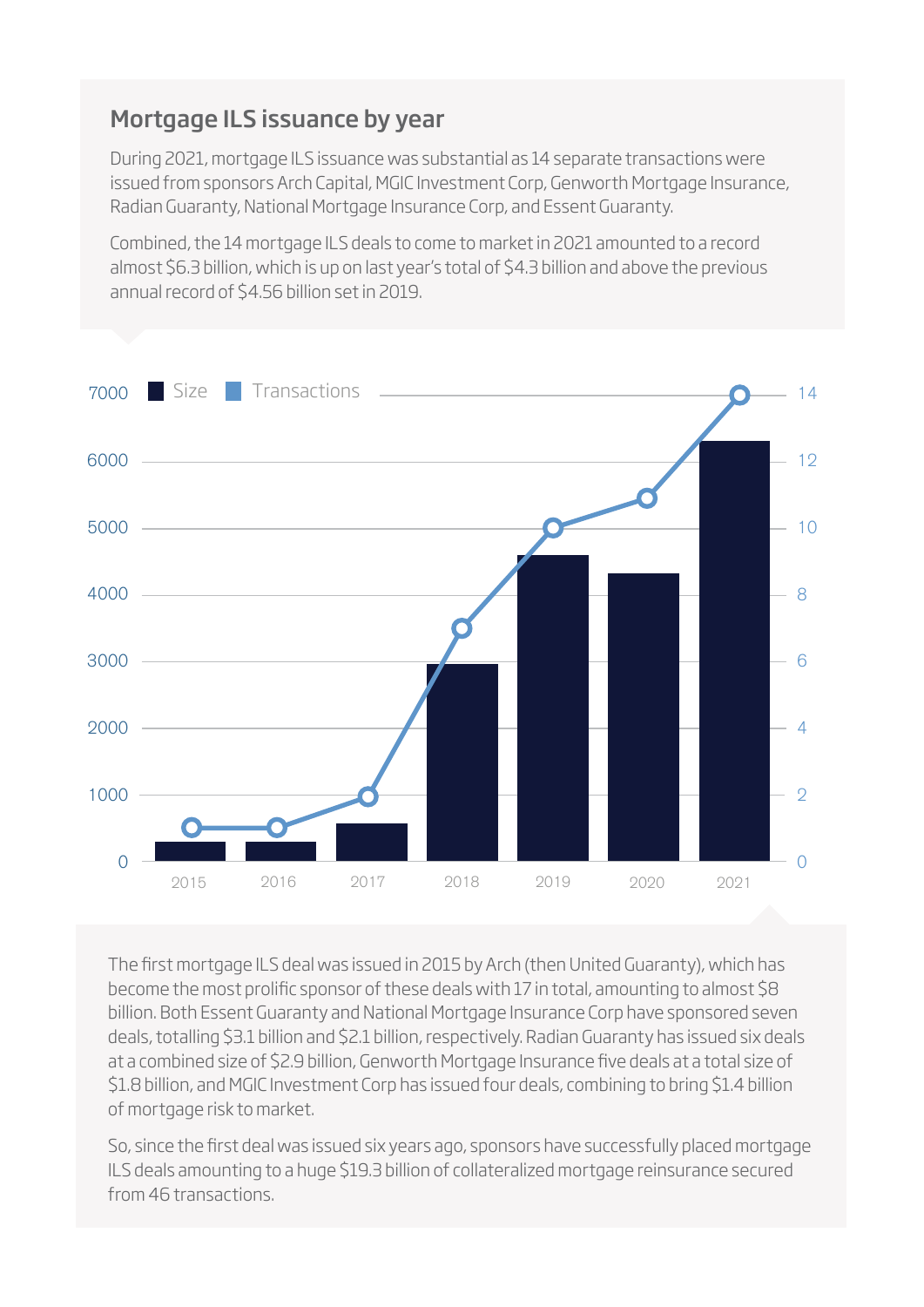#### Mortgage transactions and volume issued by month (\$M)

At least one mortgage ILS transaction was issued in all but four months of 2021. In March, April, and June mortgage issuance surpassed \$1 billion. The most active month of the year was April, which saw three transactions come to market with a combined value of \$1.168 billion. The Artemis Deal Directory shows that the majority, or almost 60% of mortgage ILS issuance in 2021 came to market in the first half of the year.



#### Q4 mortgage issuance by month and year

Although the first mortgage ILS deal was issued in 2015, the first deal to complete in a fourth quarter didn't occur until 2017, as shown by the chart. Since then, at least one deal has been issued in October, while November issuance has also been strong. The issuance of mortgage ILS is rare in the final month of any year, only occurring once since 2015.

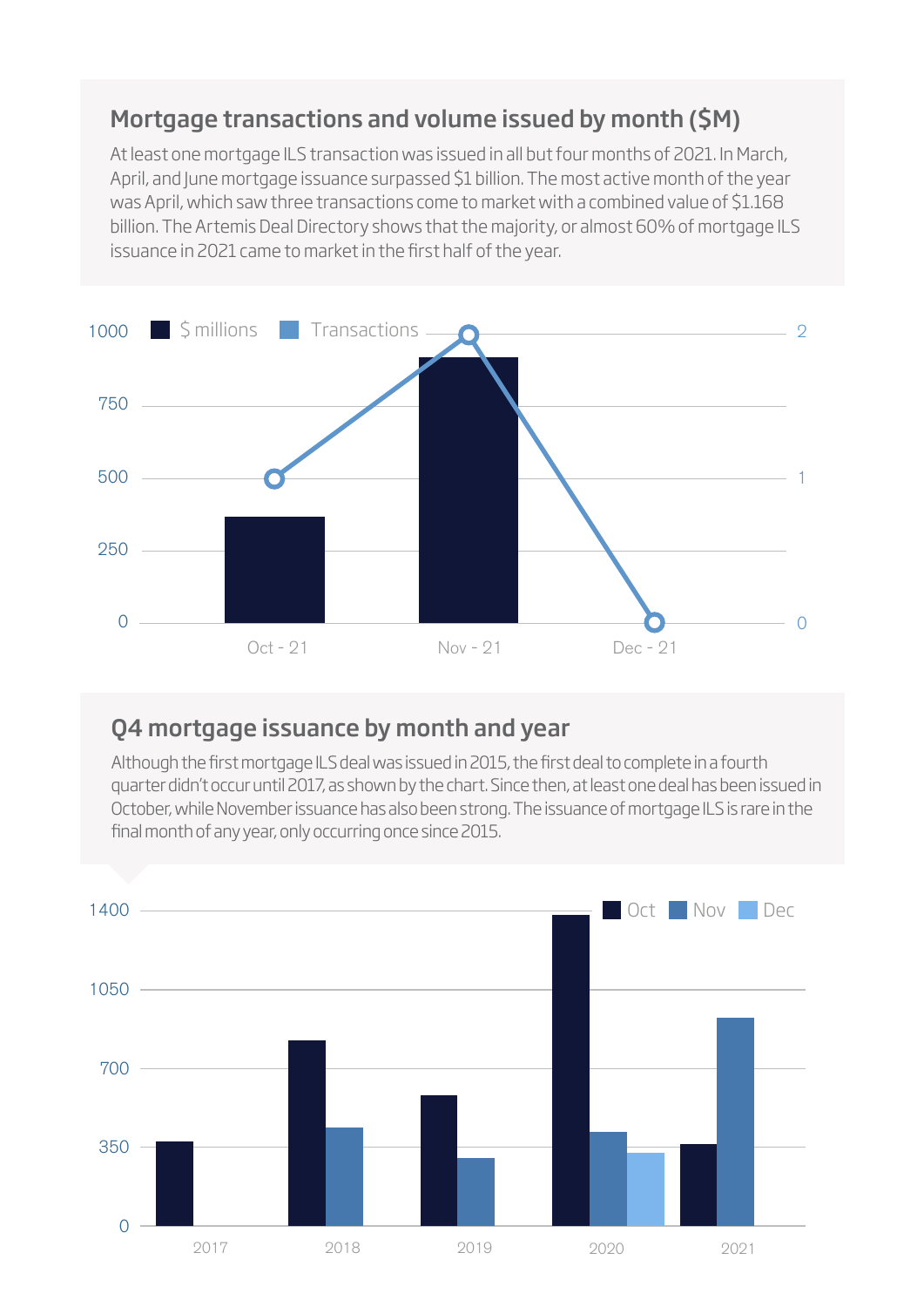#### Issued / Outstanding by year

Catastrophe bond and related ILS (144a property cat bond, other line-of-business cat bond, and private cat bond) issuance of \$3.2 billion in the fourth-quarter helped the market set a new record in 2021, as total issuance for the year rose by 15% to reach an impressive \$14 billion. This is above the 2018 total, which was the previous record, by \$2.2 billion, and is the fourth time in the last five years that annual issuance has surpassed the \$10 billion mark.

While issuance failed to set a record for any individual quarter of 2021, issuance in each period was above the previous 10-year average. The strongest quarter of the year was Q2 when more than \$6.3 billion of risk capital was issued, beating the 10-year average by an impressive \$2.6 billion. The least active quarter of the year, in terms of risk capital issued, was Q3 at \$1.4 billion, although this is still the third most active Q3 in the market's history, as shown by the Artemis Deal Directory.

As a result of the record level of property cat bonds, private deals and also the influence of deals covering non-catastrophe risks, the outstanding market at the end of 2021 has reached a new high of almost \$36 billion. This represents growth of more than \$2.5 billion, or almost 8%, from the end of 2020 and means that for the fourth year running, the outstanding market size has breached \$30 billion.

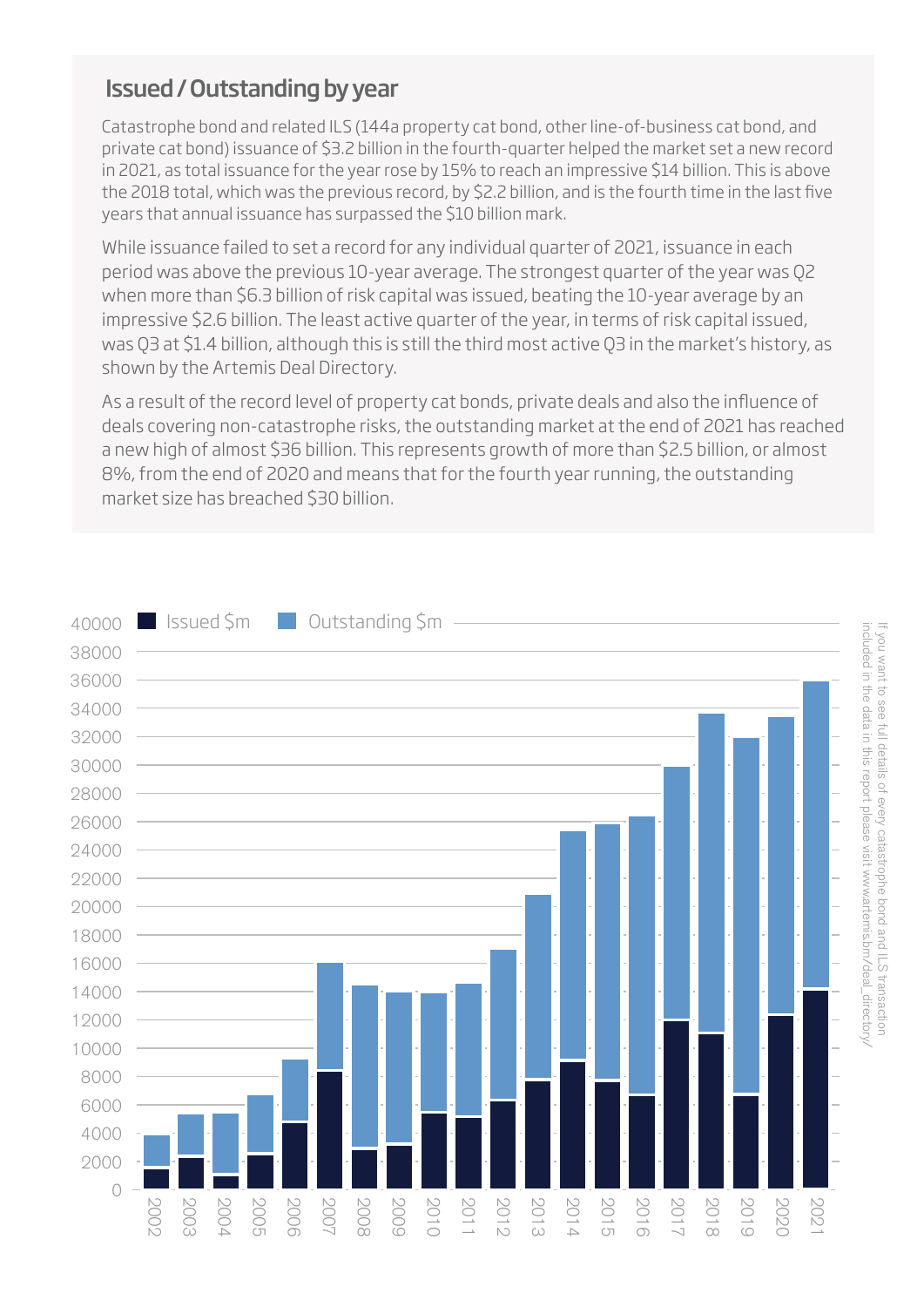For qualified investors only.



## **Chasing Storms for Uncorrelated Returns Insurance Linked Strategies (ILS)**

**COMPANY CARD CONTROL** 

For further information please visit www.credit-suisse.com

This poster was produced by Credit Suisse Insurance Linked Strategies Ltd. (together with its affiliates "CS") with the greatest of care. It is not investment advice, nor does it constitute an<br>or fequiations. This material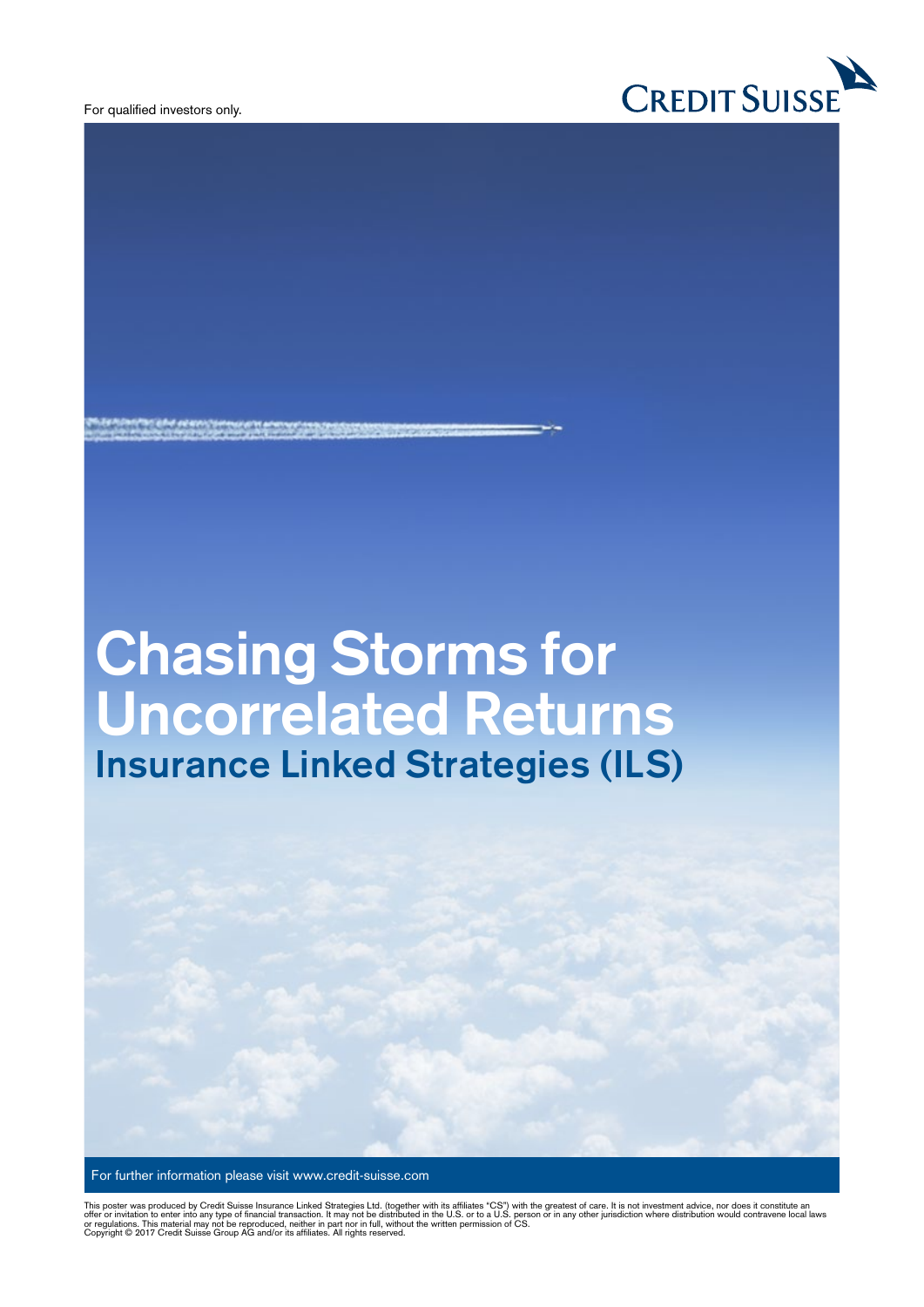#### Full-year 2021 ILS issuance by expected loss



#### Full-year 2021 ILS issuance by coupon pricing

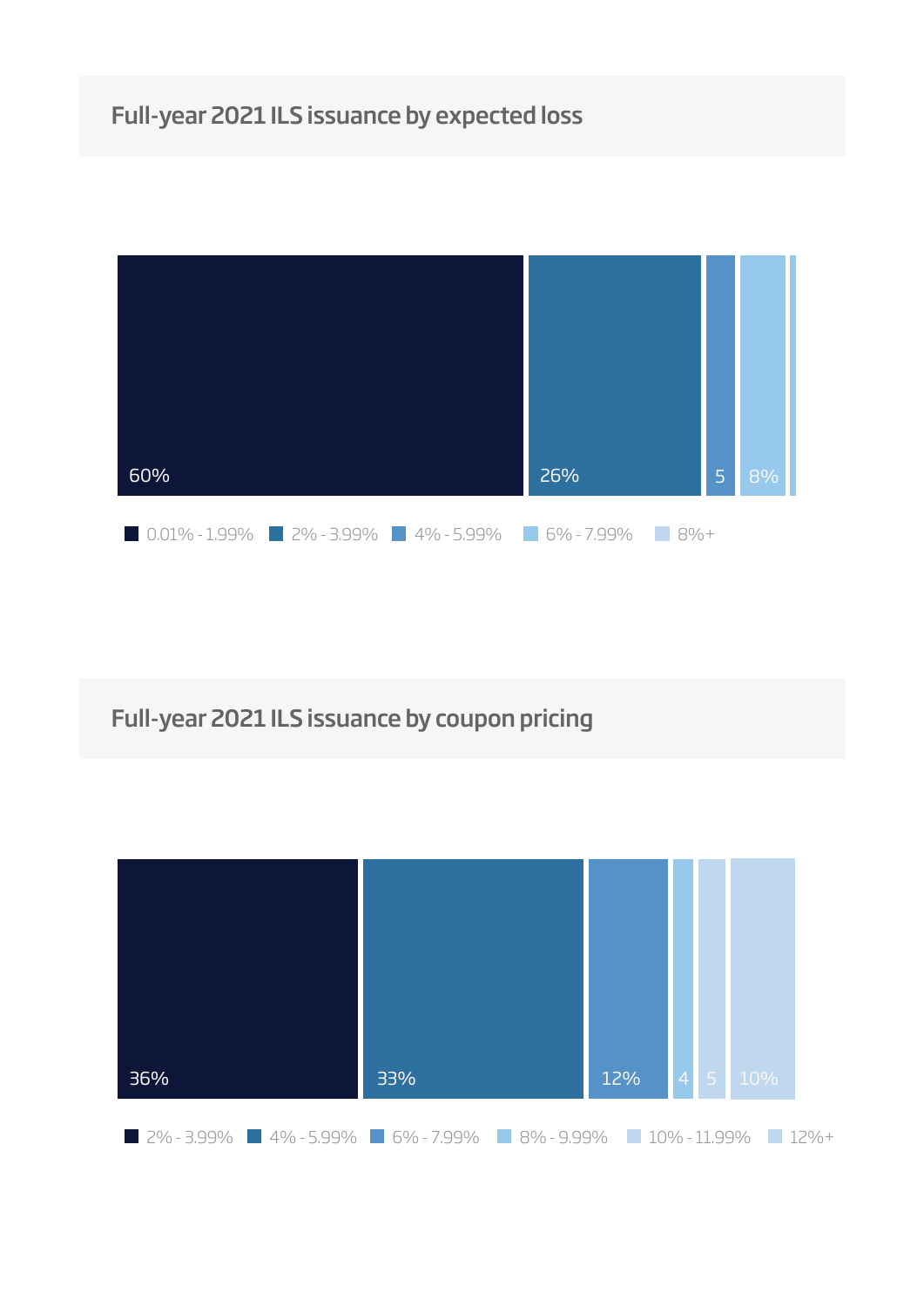#### Issuance size and price changes

In the fourth quarter, property catastrophe bonds issued increased in size by an average of 7.9%. While this still represents growth for sponsors while deals were marketing, suggesting demand from investors, it does represent a steep decline from the average upsize of 36% recorded in Q3, and an even sharper decline from the 51% average deal upsize seen in Q4 2020. For the full-year, property cat bonds issued have, on average, increased by 31%, compared with 42% a year earlier.



After four consecutive quarters of a negative average price change of property cat bond issuance, the trend reversed in Q3 but has reverted again in Q4. Although minimally negative, the average price change of property cat bond deals issued in Q4 was -0.30%, compared with +2.9% in Q3. During the fourth-quarter, six tranches of notes priced at or above the mid-point of initial guidance, eight priced below, and four deals secured pricing at the mid-point. The most dramatic price change witnessed in the period was an 18.9% increase.

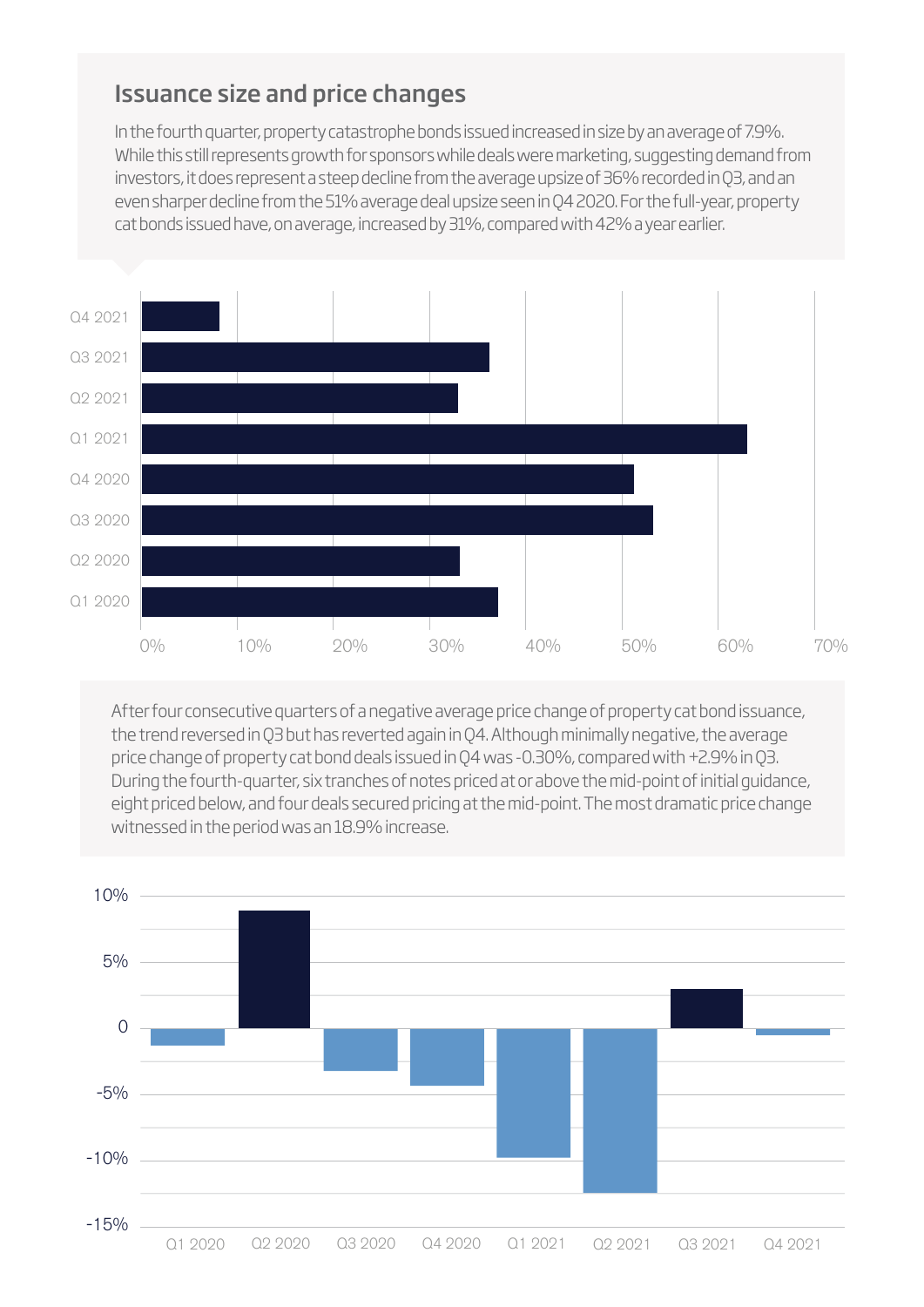#### Full-year 2021 ILS issuance by peril

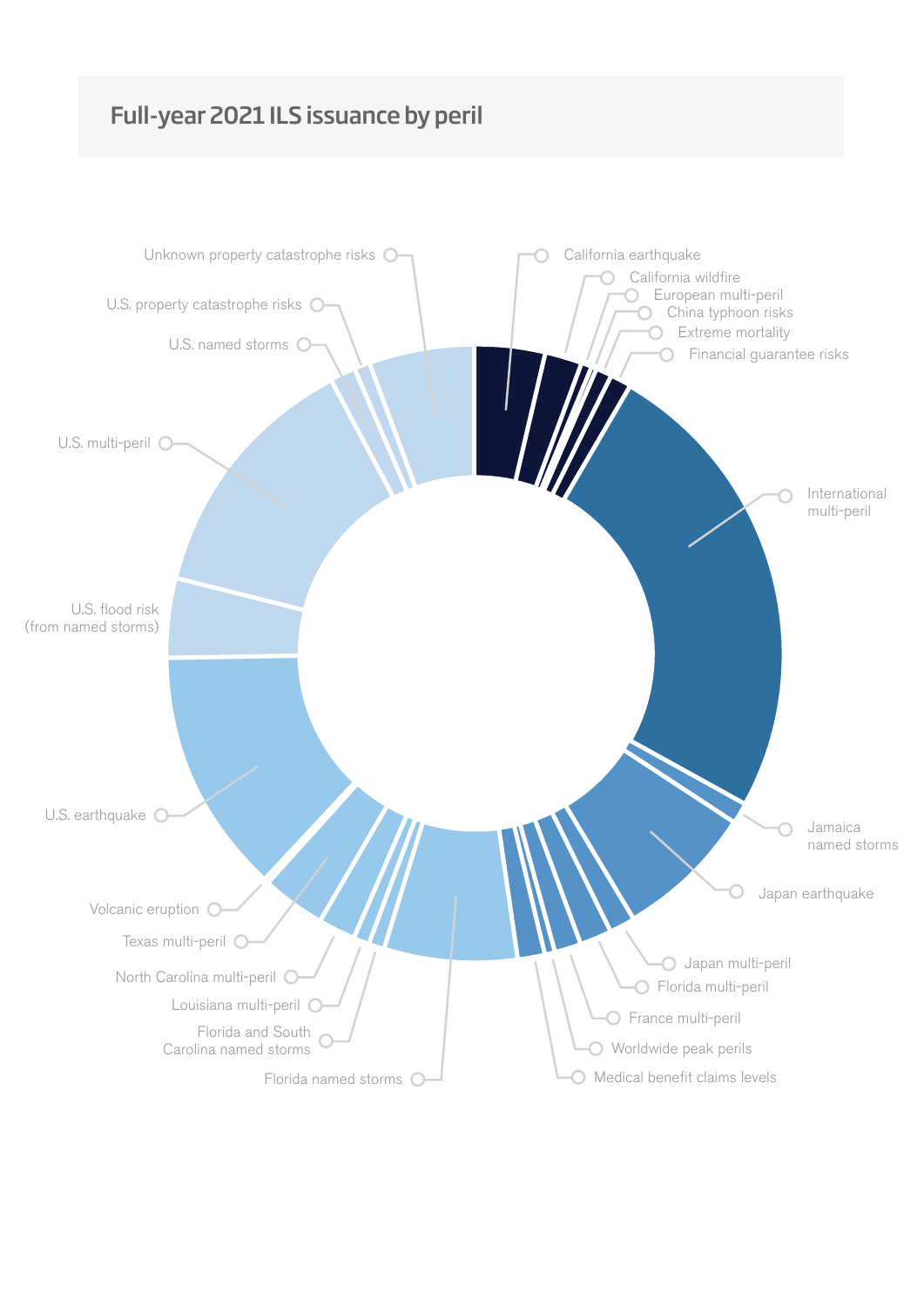#### Full-year 2021 ILS issuance by trigger

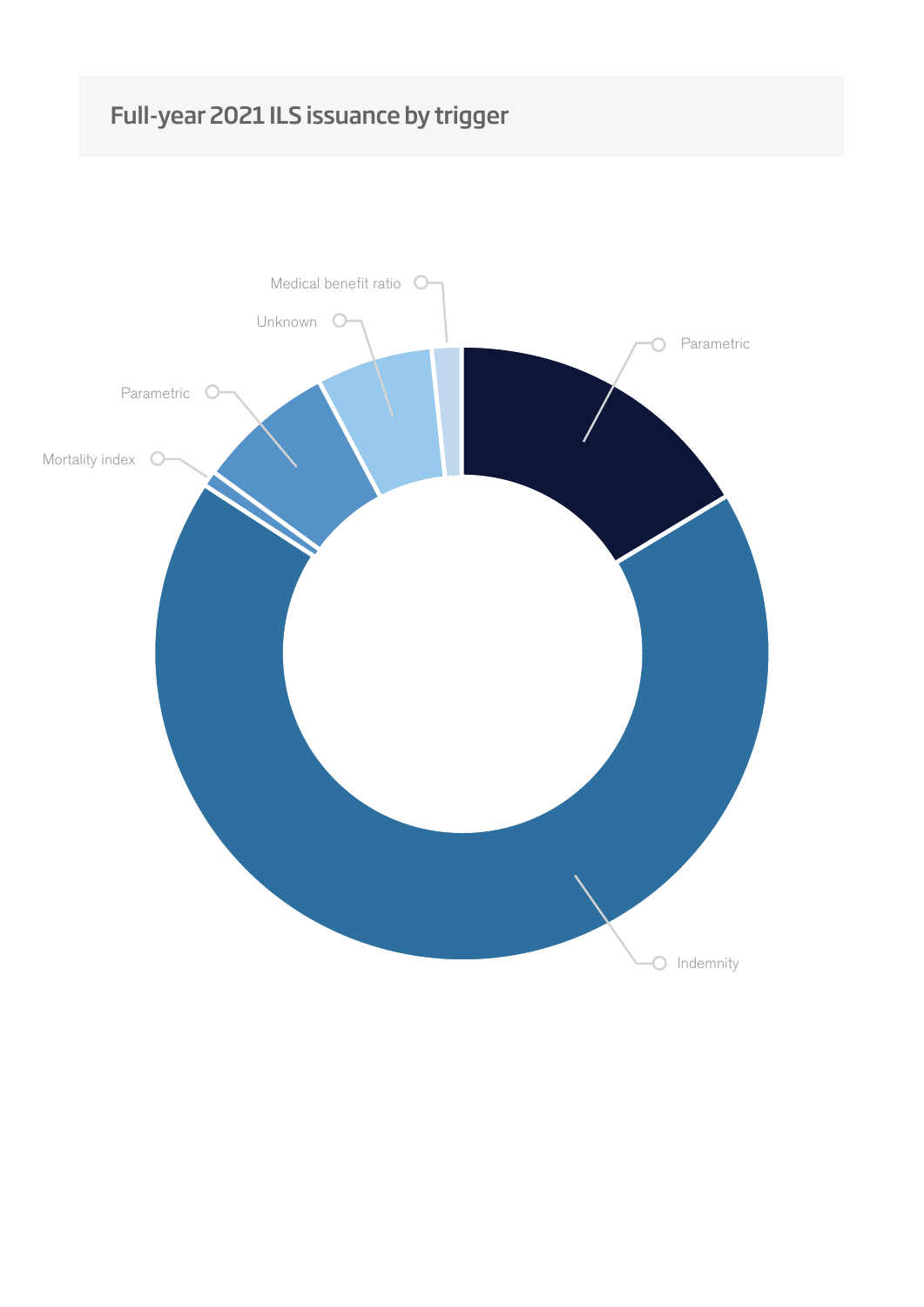

#### 2021 ILS issuance per-occurrence vs aggregate split by quarter

2021 ILS issuance per-occurrence vs aggregate split by quarter

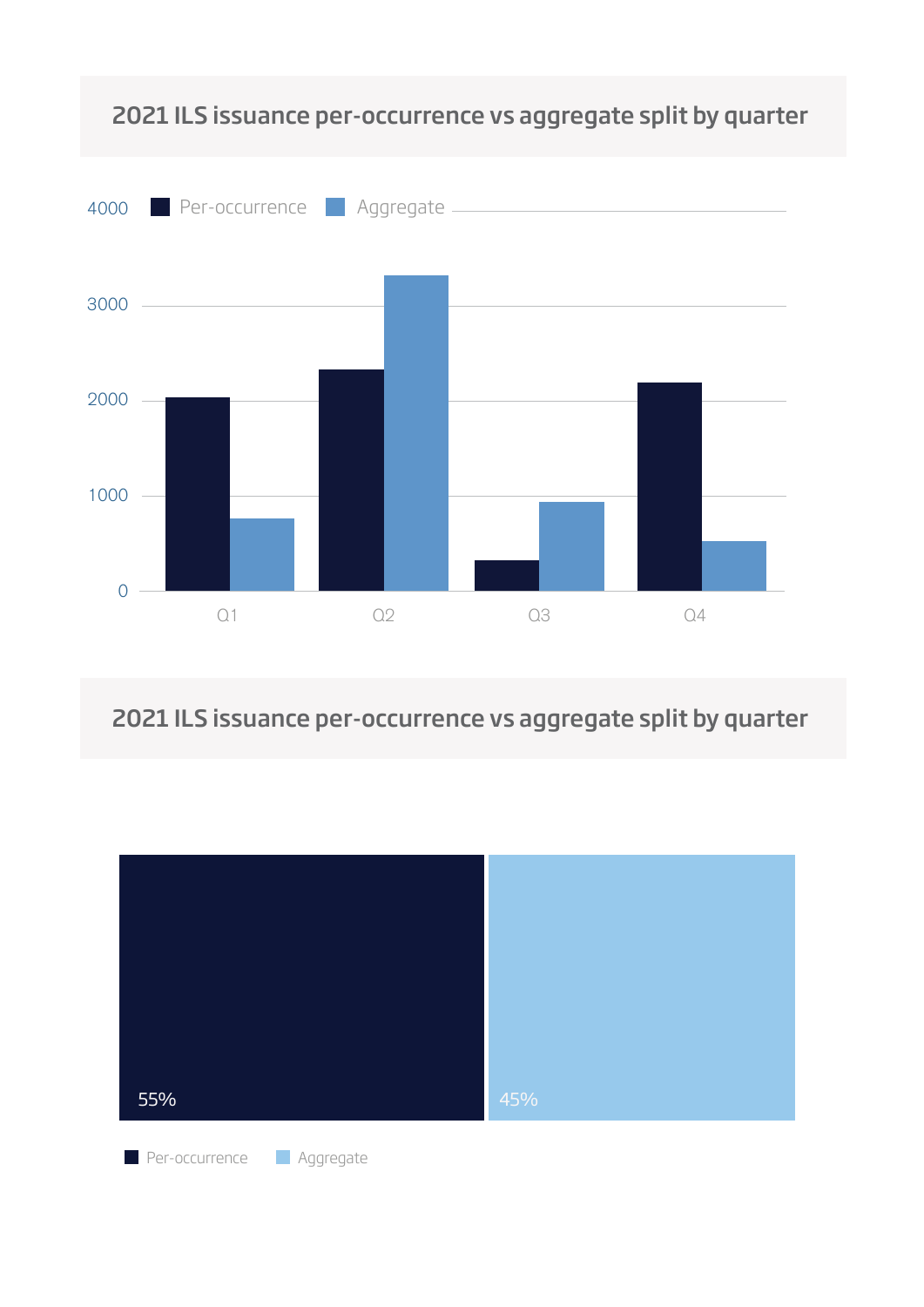#### Full-year 2021 number of ILS transactions and volume issued by month

As well as setting a new record for annual issuance, 2021 witnessed more transactions than any other year, at 84. Of these, 50 came to market in the first-half of the year and 34 in the second-half. Reflecting this, cat bond and ILS issuance in the opening six months of 2021 reached a huge \$9.5 billion, with the remaining \$4.5 billion coming to market in H2.

When compared with last year, less months of the year saw issuance levels surpass the \$1 billion mark. However, issuance in certain months was unusually strong which enabled issuance to again break records as the outstanding market size hit a new high of almost \$36 billion.

The busiest month of 2021, in terms of risk capital issued, was March, which saw nine transactions bring a combined \$1.81 billion of issuance. In terms of the number of transactions, January was the most active of the year, although the majority of the 12 deals issued were privately placed.

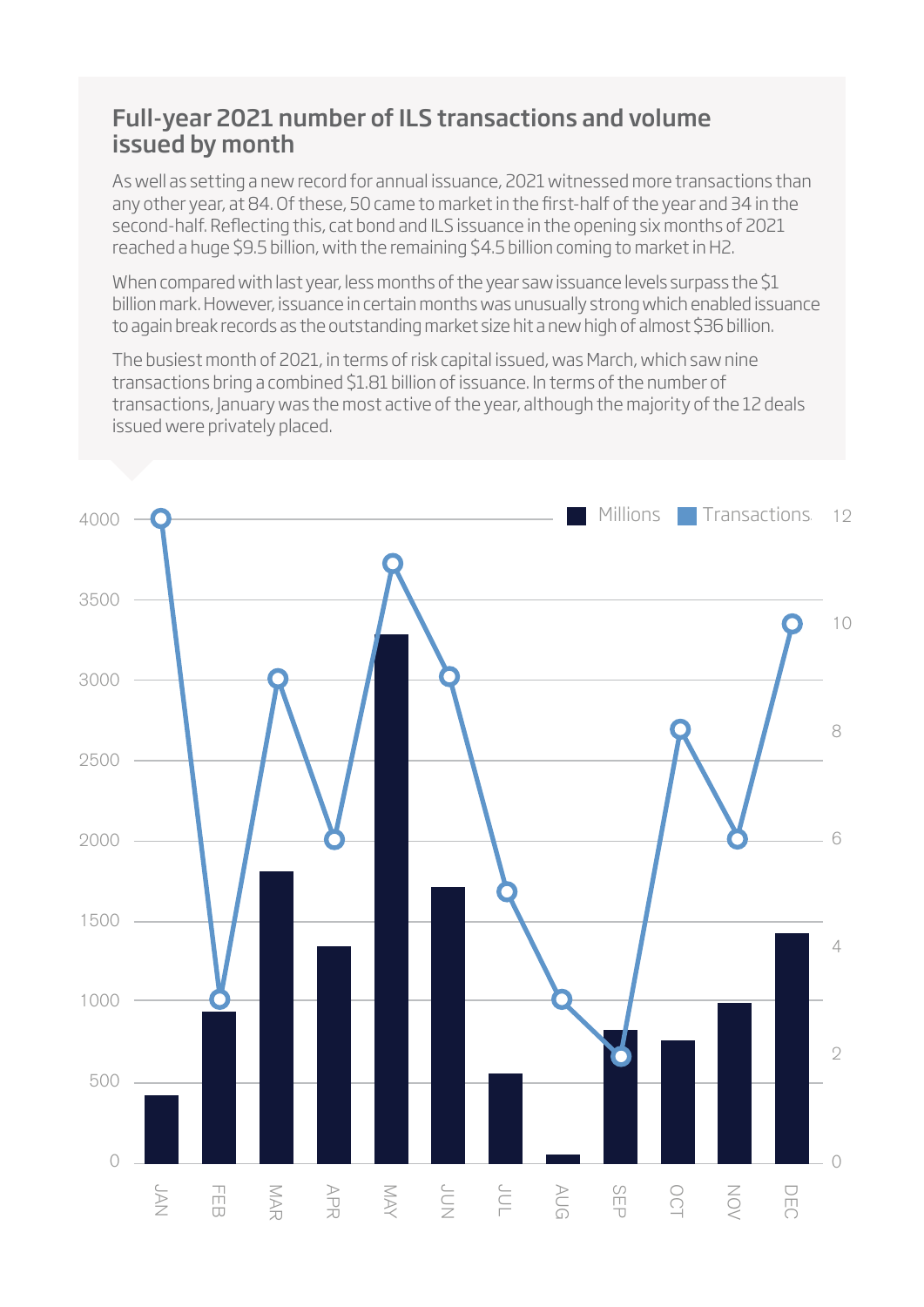#### Catastrophe bond and ILS average multiple by year

In 2021, the average multiple (price coupon divided by expected loss) of annual issuance declined to 2.58 from the 2.98 recorded at the end of 2020. While this represents a year-onyear dip, it's positive for investors that after falling below 2 in 2017, the average multiple of cat bond issuance has remained above 2 for four consecutive years now, reflecting investors desire to sustain returns from the ILS asset class.

Artemis' data shows that, as the multiple has fallen, so too has the spread (price coupon minus expected loss) of cat bond and ILS issuance in 2021, from 4.96% last year to 3.86%. This reflects the year-on-year decrease in the average expected loss and coupon of issuance, which fell from 2.5% and 7.46% in 2020, respectively, to 2.44% and 6.3% in 2021, respectively, as well as cat bond investor focus shifting further towards the higher layers of reinsurance towers.